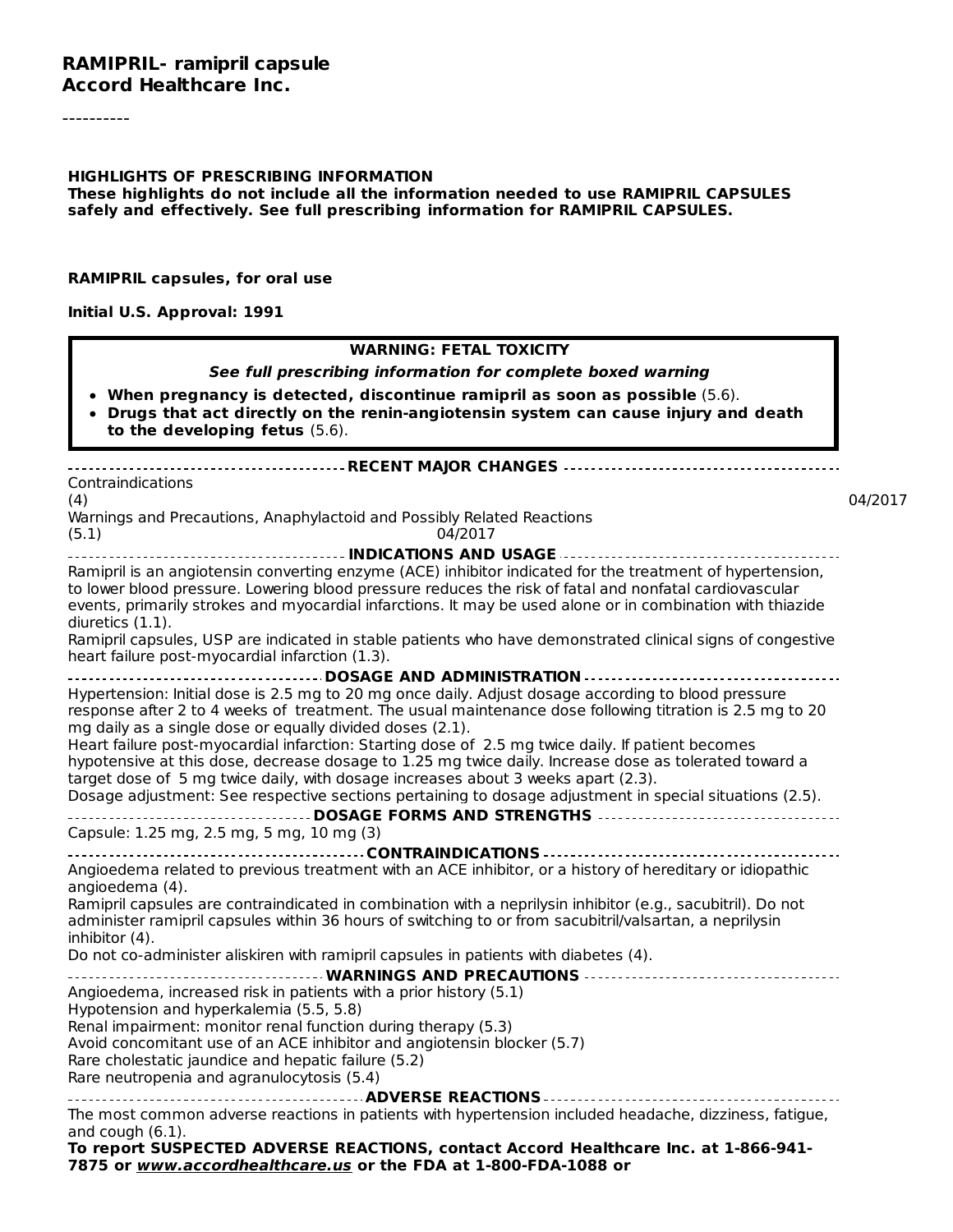#### **7875 or www.accordhealthcare.us or the FDA at 1-800-FDA-1088 or www.fda.gov/medwatch**.

| Diuretics: Possibility of excessive hypotension (7.1).                                               |
|------------------------------------------------------------------------------------------------------|
| Lithium: Use with caution (7.4).                                                                     |
| Gold: Nitritoid reactions have been reported (7.5).                                                  |
| NSAIDS use may lead to increased risk of renal impairment and loss of antihypertensive effect (7.6). |
| mTOR inhibitor or neprilysin inhibitor use may increase angioedema risk (7.7)                        |
|                                                                                                      |
| Pregnancy: Discontinue drug if pregnancy is detected (5.6, 8.1).                                     |
| Nursing mothers: Ramipril capsules use is not recommended in nursing mothers (8.3).                  |
| See 17 for PATIENT COUNSELING INFORMATION.                                                           |

**Revised: 9/2017**

#### **FULL PRESCRIBING INFORMATION: CONTENTS\* WARNING: FETAL TOXICITY 1. INDICATIONS AND USAGE**

#### 1.1 Hypertension

1.3 Heart Failure Post-Myocardial Infarction

### **2. DOSAGE AND ADMINISTRATION**

- 2.1 Hypertension
- 2.3 Heart Failure Post-Myocardial Infarction
- 2.4 General Dosing Information
- 2.5 Dosage Adjustment

### **3. DOSAGE FORMS AND STRENGTHS**

**4. CONTRAINDICATIONS**

### **5. WARNINGS AND PRECAUTIONS**

- 5.1 Anaphylactoid and Possibly Related Reactions
- 5.2 Hepatic Failure and Impaired Liver Function
- 5.3 Renal Impairment
- 5.4 Neutropenia and Agranulocytosis
- 5.5 Hypotension
- 5.6 Fetal Toxicity
- 5.7 Dual Blockade of the Renin-Angiotensin System
- 5.8 Hyperkalemia
- 5.9 Cough

### **6. ADVERSE REACTIONS**

- 6.1 Clinical Trials Experience
- 6.2 Post-Marketing Experience
- 6.3 Clinical Laboratory Test Findings

### **7. DRUG INTERACTIONS**

- 7.1 Diuretics
- 7.2 Agents Increasing Serum Potassium
- 7.3 Other Agents Affecting RAS
- 7.4 Lithium
- 7.5 Gold

7.6 Non-Steroidal Anti-Inflammatory Agents including Selective Cyclooxygenase-2 Inhibitors (COX-2 Inhibitors)

7.7 mTOR Inhibitors or Other Drugs Known to Cause Angioedema

## **8. USE IN SPECIFIC POPULATIONS**

- 8.1 Pregnancy
- 8.3 Nursing Mothers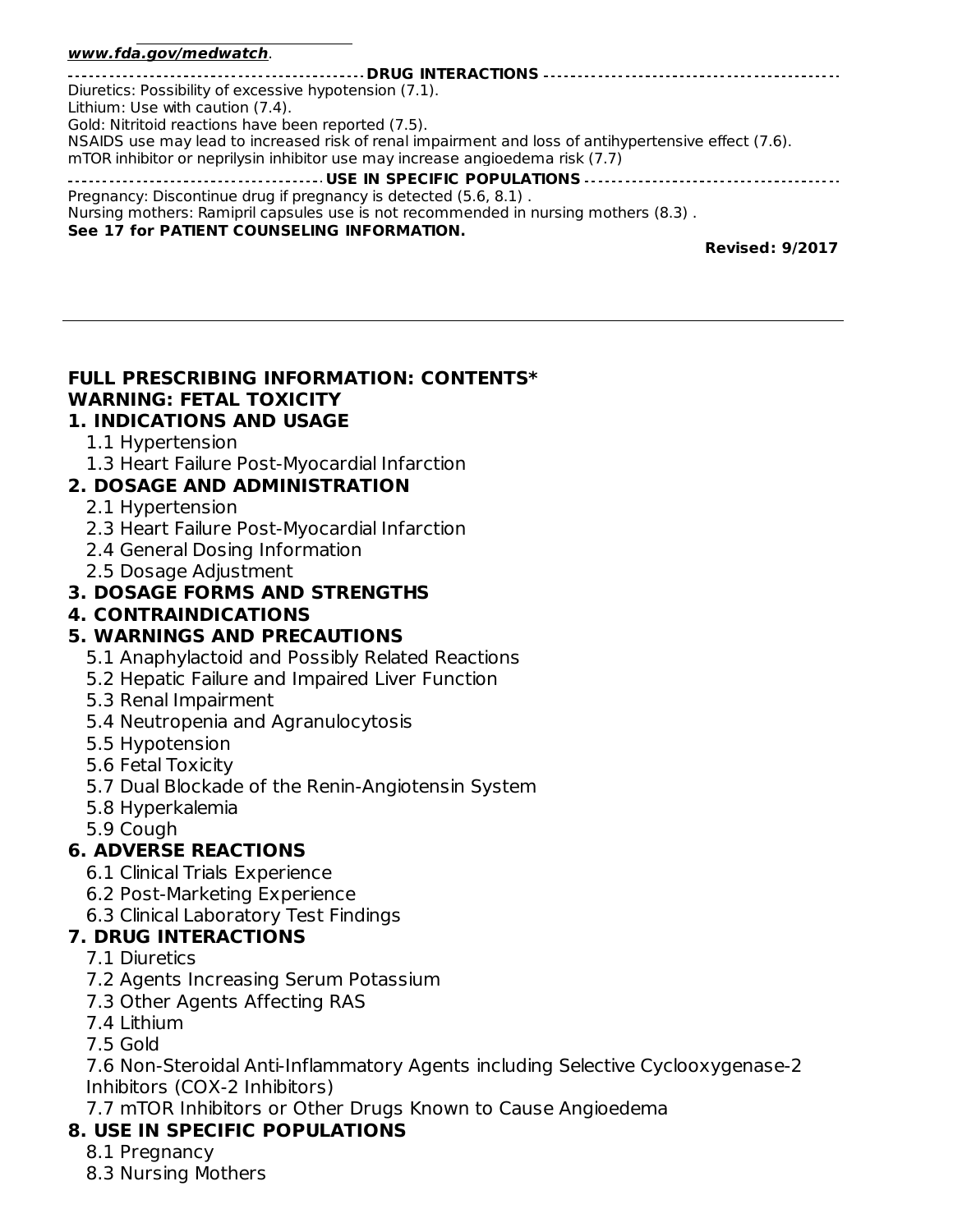- 8.4 Pediatric Use
- 8.5 Geriatric Use
- 8.6 Renal Impairment

## **10. OVERDOSAGE**

## **11. DESCRIPTION**

## **12. CLINICAL PHARMACOLOGY**

- 12.1 Mechanism of Action
- 12.2 Pharmacodynamics
- 12.3 Pharmacokinetics

## **13. NONCLINICAL TOXICOLOGY**

13.1 Carcinogenesis, Mutagenesis, Impairment of Fertility

## **14. CLINICAL STUDIES**

- 14.1 Hypertension
- 14.3 Heart Failure Post-Myocardial Infarction

## **16. HOW SUPPLIED/STORAGE AND HANDLING**

## **17. PATIENT COUNSELING INFORMATION**

 $\ast$  Sections or subsections omitted from the full prescribing information are not listed.

## **FULL PRESCRIBING INFORMATION**

## **WARNING: FETAL TOXICITY**

- **When pregnancy is detected, discontinue ramipril capsules as soon as possible** (5.6).
- **Drugs that act directly on the renin-angiotensin system can cause injury and death to the developing fetus** (5.6).

## **1. INDICATIONS AND USAGE**

## **1.1 Hypertension**

Ramipril capsules, USP are indicated for the treatment of hypertension, to lower blood pressure. Lowering blood pressure reduces the risk of fatal and nonfatal cardiovascular events, primarily strokes and myocardial infarctions. These benefits have been seen in controlled trials of antihypertensive drugs from a wide variety of pharmacologic classes including this drug.

Control of high blood pressure should be part of comprehensive cardiovascular risk management, including, as appropriate, lipid control, diabetes management, antithrombotic therapy, smoking cessation, exercise, and limited sodium intake. Many patients will require more than one drug to achieve blood pressure goals. For specific advice on goals and management, see published guidelines, such as those of the National High Blood Pressure Education Program's Joint National Committee on Prevention, Detection, Evaluation, and Treatment of High Blood Pressure (JNC).

Numerous antihypertensive drugs, from a variety of pharmacologic classes and with different mechanisms of action, have been shown in randomized controlled trials to reduce cardiovascular morbidity and mortality, and it can be concluded that it is blood pressure reduction, and not some other pharmacologic property of the drugs, that is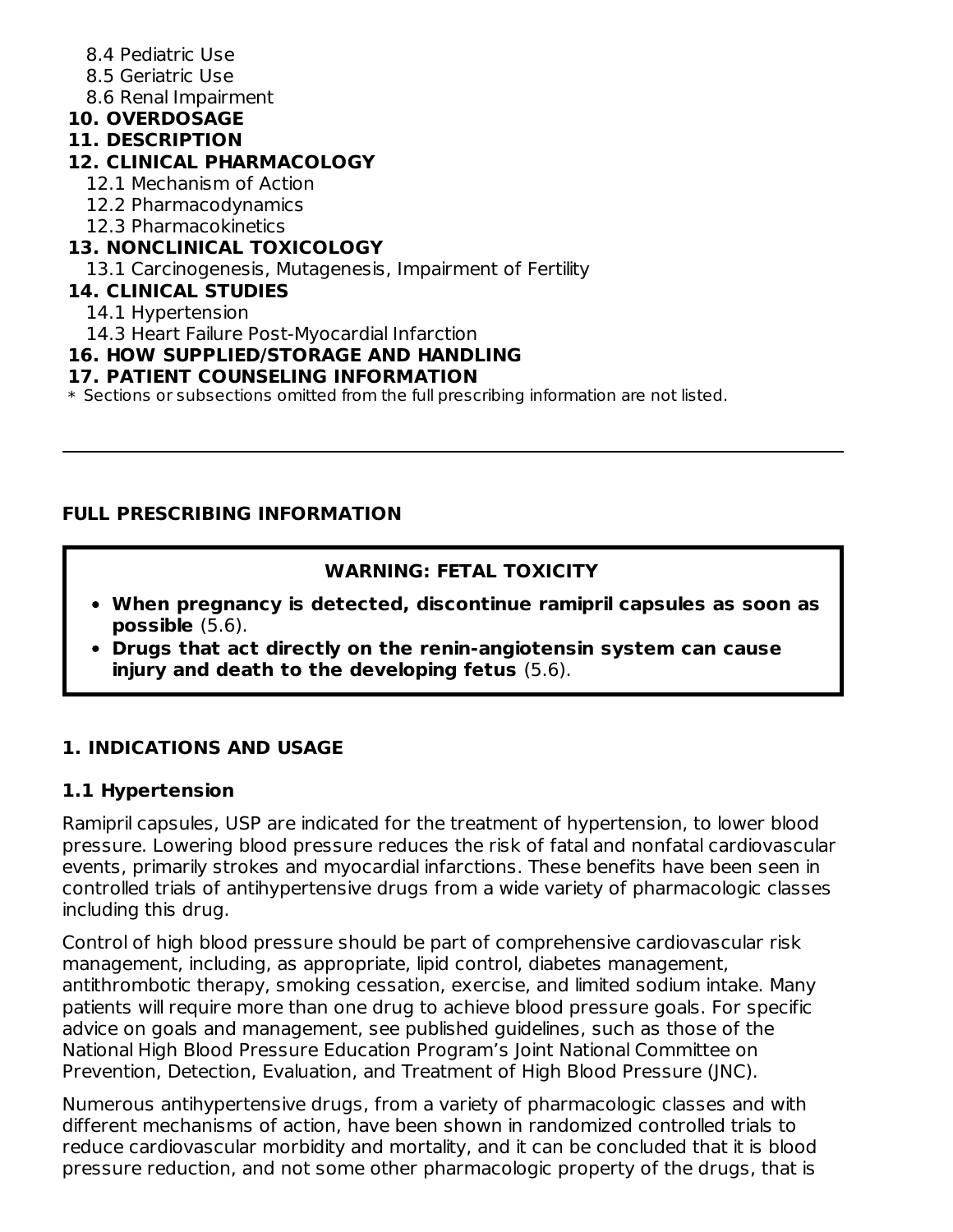largely responsible for those benefits. The largest and most consistent cardiovascular outcome benefit has been a reduction in the risk of stroke, but reductions in myocardial infarction and cardiovascular mortality also have been seen regularly.

Elevated systolic or diastolic pressure causes increased cardiovascular risk, and the absolute risk increase per mmHg is greater at higher blood pressures, so that even modest reductions of severe hypertension can provide substantial benefit. Relative risk reduction from blood pressure reduction is similar across populations with varying absolute risk, so the absolute benefit is greater in patients who are at higher risk independent of their hypertension (for example, patients with diabetes or hyperlipidemia), and such patients would be expected to benefit from more aggressive treatment to a lower blood pressure goal.

Some antihypertensive drugs have smaller blood pressure effects (as monotherapy) in black patients, and many antihypertensive drugs have additional approved indications and effects (e.g., on angina, heart failure, or diabetic kidney disease). These considerations may guide selection of therapy.

Ramipril capsules, USP may be used alone or in combination with thiazide diuretics.

## **1.3 Heart Failure Post-Myocardial Infarction**

Ramipril capsules, USP are indicated in stable patients who have demonstrated clinical signs of congestive heart failure within the first few days after sustaining acute myocardial infarction. Administration of ramipril capsules, USP to such patients have been shown to decrease the risk of death (principally cardiovascular death) and to decrease the risks of failure-related hospitalization and progression to severe/resistant heart failure *[see Clinical Studies (14.3)]*.

## **2. DOSAGE AND ADMINISTRATION**

## **2.1 Hypertension**

The recommended initial dose for patients not receiving a diuretic is 2.5 mg once a day. Adjust dose according to blood pressure response. The usual maintenance dosage range is 2.5 mg to 20 mg per day administered as a single dose or in two equally divided doses. In some patients treated once daily, the antihypertensive effect may diminish toward the end of the dosing interval. In such patients, consider an increase in dosage or twice daily administration. If blood pressure is not controlled with ramipril alone, a diuretic can be added.

## **2.3 Heart Failure Post-Myocardial Infarction**

For the treatment of post-myocardial infarction patients who have shown signs of congestive heart failure, the recommended starting dose of ramipril capsules is 2.5 mg twice daily (5 mg per day). A patient who becomes hypotensive at this dose may be switched to 1.25 mg twice daily. After one week at the starting dose, increase dose (if tolerated) toward a target dose of 5 mg twice daily, with dosage increases being about 3 weeks apart.

After the initial dose of ramipril capsules, observe the patient under medical supervision for at least two hours and until blood pressure has stabilized for at least an additional hour. If possible, reduce the dose of any concomitant diuretic as this may diminish the likelihood of hypotension. The appearance of hypotension after the initial dose of ramipril capsules does not preclude subsequent careful dose titration with the drug, following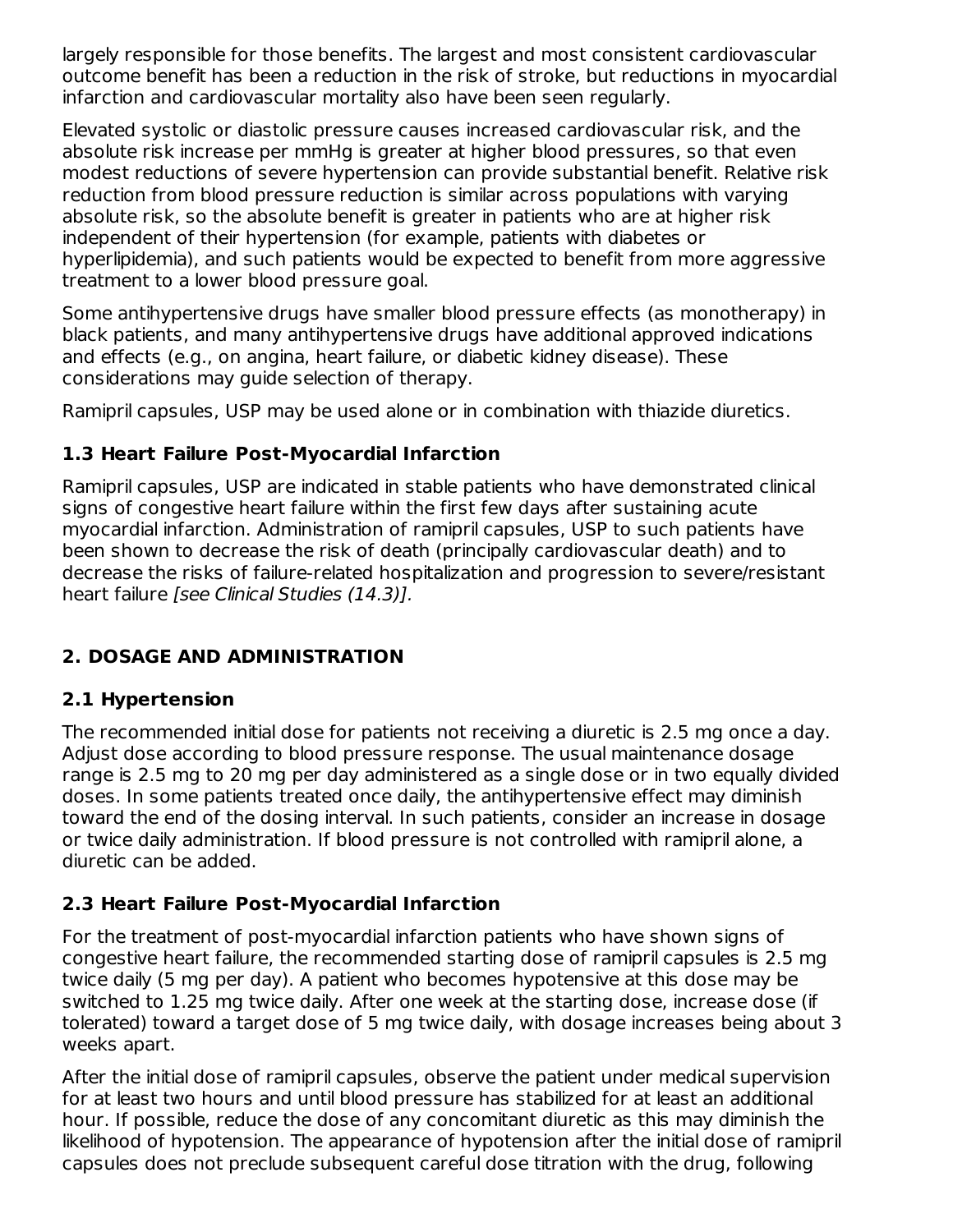effective management of the hypotension [see Warnings and Precautions (5.5), Drug Interactions (7.1)].

## **2.4 General Dosing Information**

Generally, swallow ramipril capsules whole. The ramipril capsule can also be opened and the contents sprinkled on a small amount (about 4 oz.) of applesauce or mixed in 4 oz. (120 mL) of water or apple juice. To be sure that ramipril is not lost when such a mixture is used, consume the mixture in its entirety. The described mixtures can be preprepared and stored for up to 24 hours at room temperature or up to 48 hours under refrigeration.

Concomitant administration of ramipril with potassium supplements, potassium salt substitutes, or potassium-sparing diuretics can lead to increases of serum potassium [see Warnings and Precautions(5.8)].

## **2.5 Dosage Adjustment**

### Renal Impairment

Establish baseline renal function in patients initiating ramipril. Usual regimens of therapy with ramipril may be followed in patients with estimated creatinine clearance  $>40$ mL/min. However, in patients with worse impairment, 25% of the usual dose of ramipril is expected to produce full therapeutic levels of ramiprilat [see Use in Specific Populations (8.6)].

### Hypertension

For patients with hypertension and renal impairment, the recommended initial dose is 1.25 mg ramipril once daily. Dosage may be titrated upward until blood pressure is controlled or to a maximum total daily dose of 5 mg.

### Heart Failure Post-Myocardial Infarction

For patients with heart failure and renal impairment, the recommended initial dose is 1.25 mg ramipril once daily. The dose may be increased to 1.25 mg twice daily, and up to a maximum dose of 2.5 mg twice daily depending on clinical response and tolerability.

### Volume Depletion or Renal Artery Stenosis

Blood pressure decreases associated with any dose of ramipril depend, in part, on the presence or absence of volume depletion (e.g., past and current diuretic use) or the presence or absence of renal artery stenosis. If such circumstances are suspected to be present, initiate dosing at 1.25 mg once daily. Adjust dosage according to blood pressure response.

## **3. DOSAGE FORMS AND STRENGTHS**

Ramipril capsules, USP are supplied as hard gelatin capsules containing 1.25 mg, 2.5 mg, 5 mg, and 10 mg of ramipril.

## **4. CONTRAINDICATIONS**

Ramipril capsules are contraindicated in patients who are hypersensitive to this product or any other ACE inhibitor (e.g., a patient who has experienced angioedema during therapy with any other ACE inhibitor).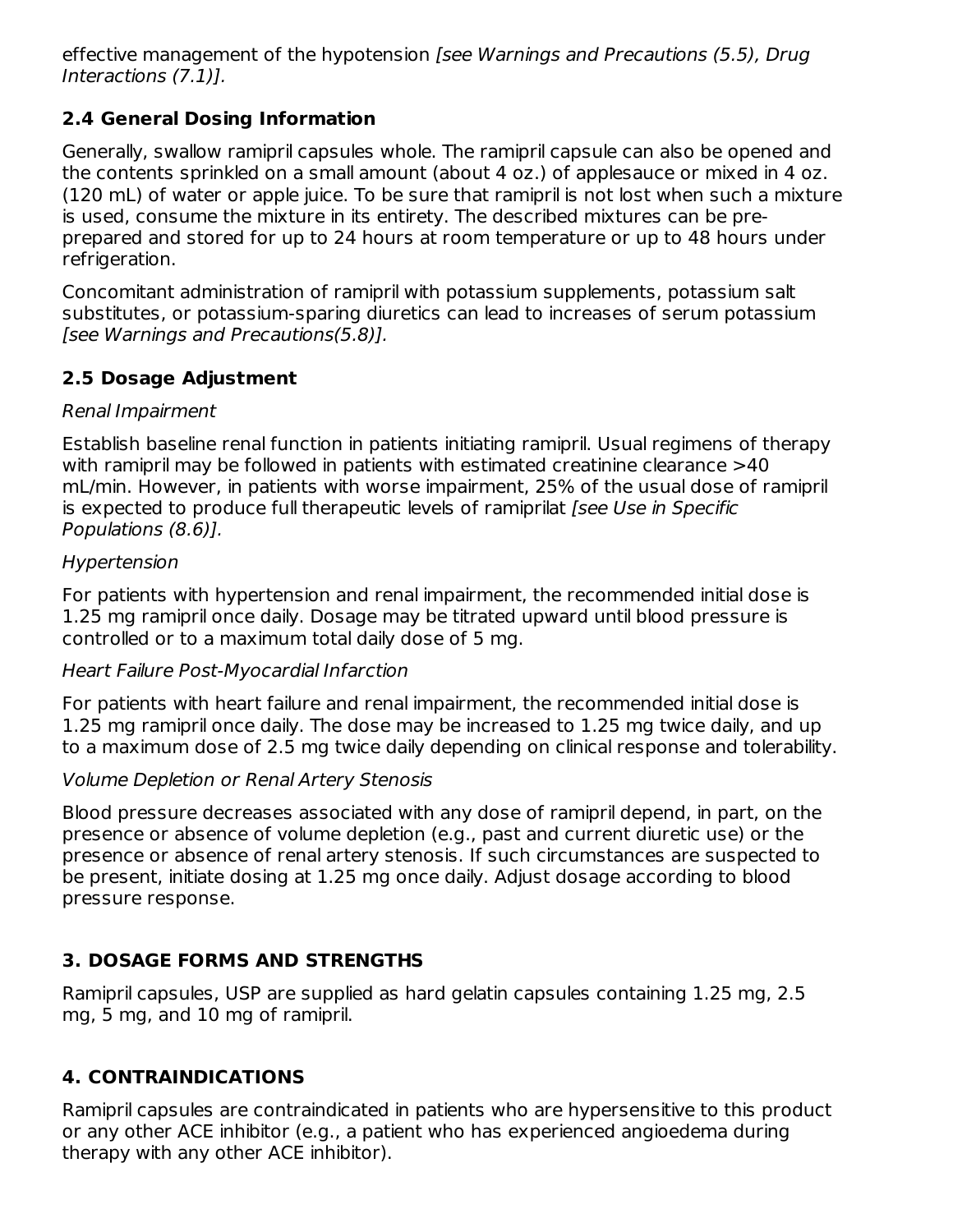Ramipril capsules are contraindicated in combination with a neprilysin inhibitor (e.g., sacubitril). Do not administer ramipril capsules within 36 hours of switching to or from sacubitril/valsartan, a neprilysin inhibitor [see Warnings and Precautions (5.1)].

Do not co-administer ramipril capsules with aliskiren:

• in patients with diabetes

# **5. WARNINGS AND PRECAUTIONS**

## **5.1 Anaphylactoid and Possibly Related Reactions**

Presumably because drugs that act directly on the renin-angiotensin-aldosterone system (e.g., ACE inhibitors) affect the metabolism of eicosanoids and polypeptides, including endogenous bradykinin, patients receiving these drugs (including ramipril) may be subject to a variety of adverse reactions, some of them serious.

## Angioedema

## Head and Neck Angioedema

Patients with a history of angioedema unrelated to ACE inhibitor therapy may be at increased risk of angioedema while receiving an ACE inhibitor.

Angioedema of the face, extremities, lips, tongue, glottis, and larynx has been reported in patients treated with ACE inhibitors. Angioedema associated with laryngeal edema can be fatal. If laryngeal stridor or angioedema of the face, tongue, or glottis occurs, discontinue treatment with ramipril and institute appropriate therapy immediately. Where there is involvement of the tongue, glottis, or larynx likely to cause airway obstruction, administer appropriate therapy (e.g., subcutaneous epinephrine solution 1:1000 [0.3 mL to 0.5 mL]) promptly [see ADVERSE REACTIONS (6)].

In considering the use of ramipril, note that in controlled clinical trials ACE inhibitors cause a higher rate of angioedema in Black patients than in non-Black patients.

In a large U.S. post-marketing study, angioedema (defined as reports of angio, face, larynx, tongue, or throat edema) was reported in 3/1523 (0.20%) Black patients and in 8/8680 (0.09%) non-Black patients. These rates were not different statistically.

Patients taking concomitant mammalian target of rapamycin (mTOR) inhibitor (e.g. temsirolimus) therapy or a neprilysin inhibitor may be at increased risk for angioedema. [see Drug Interactions (7.7)]

## Intestinal Angioedema

Intestinal angioedema has been reported in patients treated with ACE inhibitors. These patients presented with abdominal pain (with or without nausea or vomiting); in some cases there was no prior history of facial angioedema and C-1 esterase levels were normal. The angioedema was diagnosed by procedures including abdominal CT scan or ultrasound, or at surgery, and symptoms resolved after stopping the ACE inhibitor. Include intestinal angioedema in the differential diagnosis of patients on ACE inhibitors presenting with abdominal pain.

## Anaphylactoid Reactions During Desensitization

Two patients undergoing desensitizing treatment with hymenoptera venom while receiving ACE inhibitors sustained life-threatening anaphylactoid reactions. In the same patients, these reactions were avoided when ACE inhibitors were temporarily withheld, but they reappeared upon inadvertent rechallenge.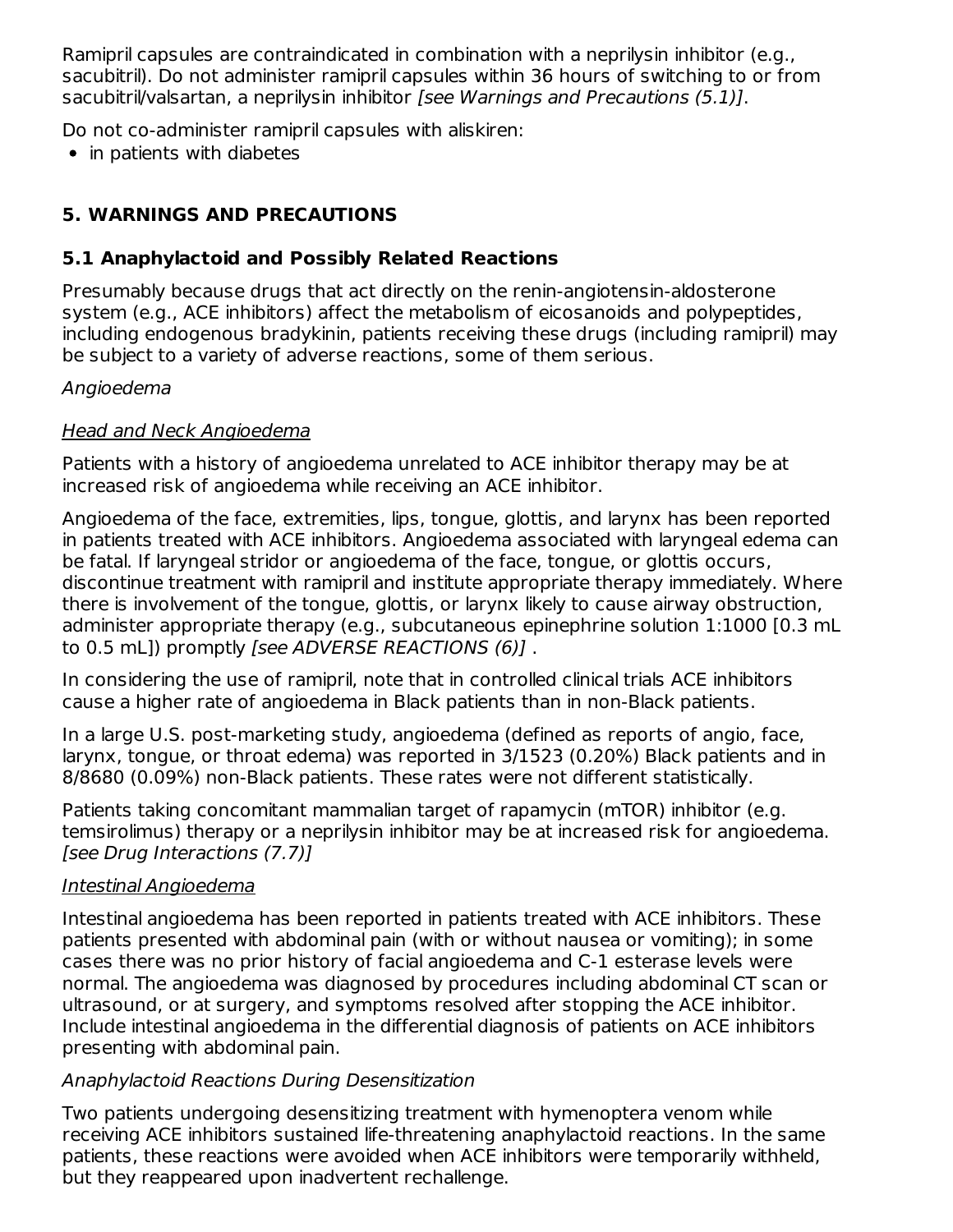## Anaphylactoid Reactions During Membrane Exposure

Anaphylactoid reactions have been reported in patients dialyzed with high-flux membranes and treated concomitantly with an ACE inhibitor. Anaphylactoid reactions have also been reported in patients undergoing low-density lipoprotein apheresis with dextran sulfate absorption.

## **5.2 Hepatic Failure and Impaired Liver Function**

Rarely, ACE inhibitors, including ramipril, have been associated with a syndrome that starts with cholestatic jaundice and progresses to fulminant hepatic necrosis and sometimes death. The mechanism of this syndrome is not understood. Discontinue ramipril if patient develops jaundice or marked elevations of hepatic enzymes.

As ramipril is primarily metabolized by hepatic esterases to its active moiety, ramiprilat, patients with impaired liver function could develop markedly elevated plasma levels of ramipril. No formal pharmacokinetic studies have been carried out in hypertensive patients with impaired liver function.

### **5.3 Renal Impairment**

As a consequence of inhibiting the renin-angiotensin-aldosterone system, changes in renal function may be anticipated in susceptible individuals. In patients with severe congestive heart failure whose renal function may depend on the activity of the reninangiotensin-aldosterone system, treatment with ACE inhibitors, including ramipril, may be associated with oliguria or progressive azotemia and rarely with acute renal failure or death.

In hypertensive patients with unilateral or bilateral renal artery stenosis, increases in blood urea nitrogen and serum creatinine may occur. Experience with another ACE inhibitor suggests that these increases would be reversible upon discontinuation of ramipril and/or diuretic therapy. In such patients, monitor renal function during the first few weeks of therapy. Some hypertensive patients with no apparent pre-existing renal vascular disease have developed increases in blood urea nitrogen and serum creatinine, usually minor and transient, especially when ramipril has been given concomitantly with a diuretic. This is more likely to occur in patients with pre-existing renal impairment. Dosage reduction of ramipril and/or discontinuation of the diuretic may be required.

## **5.4 Neutropenia and Agranulocytosis**

In rare instances, treatment with ACE inhibitors may be associated with mild reductions in red blood cell count and hemoglobin content, blood cell or platelet counts. In isolated cases, agranulocytosis, pancytopenia, and bone marrow depression may occur. Hematological reactions to ACE inhibitors are more likely to occur in patients with collagen-vascular disease (e.g., systemic lupus erythematosus, scleroderma) and renal impairment. Consider monitoring white blood cell counts in patients with collagenvascular disease, especially if the disease is associated with impaired renal function.

## **5.5 Hypotension**

## General Considerations

Ramipril can cause symptomatic hypotension, after either the initial dose or a later dose when the dosage has been increased. Like other ACE inhibitors, ramipril, has been only rarely associated with hypotension in uncomplicated hypertensive patients. Symptomatic hypotension is most likely to occur in patients who have been volume- and/or salt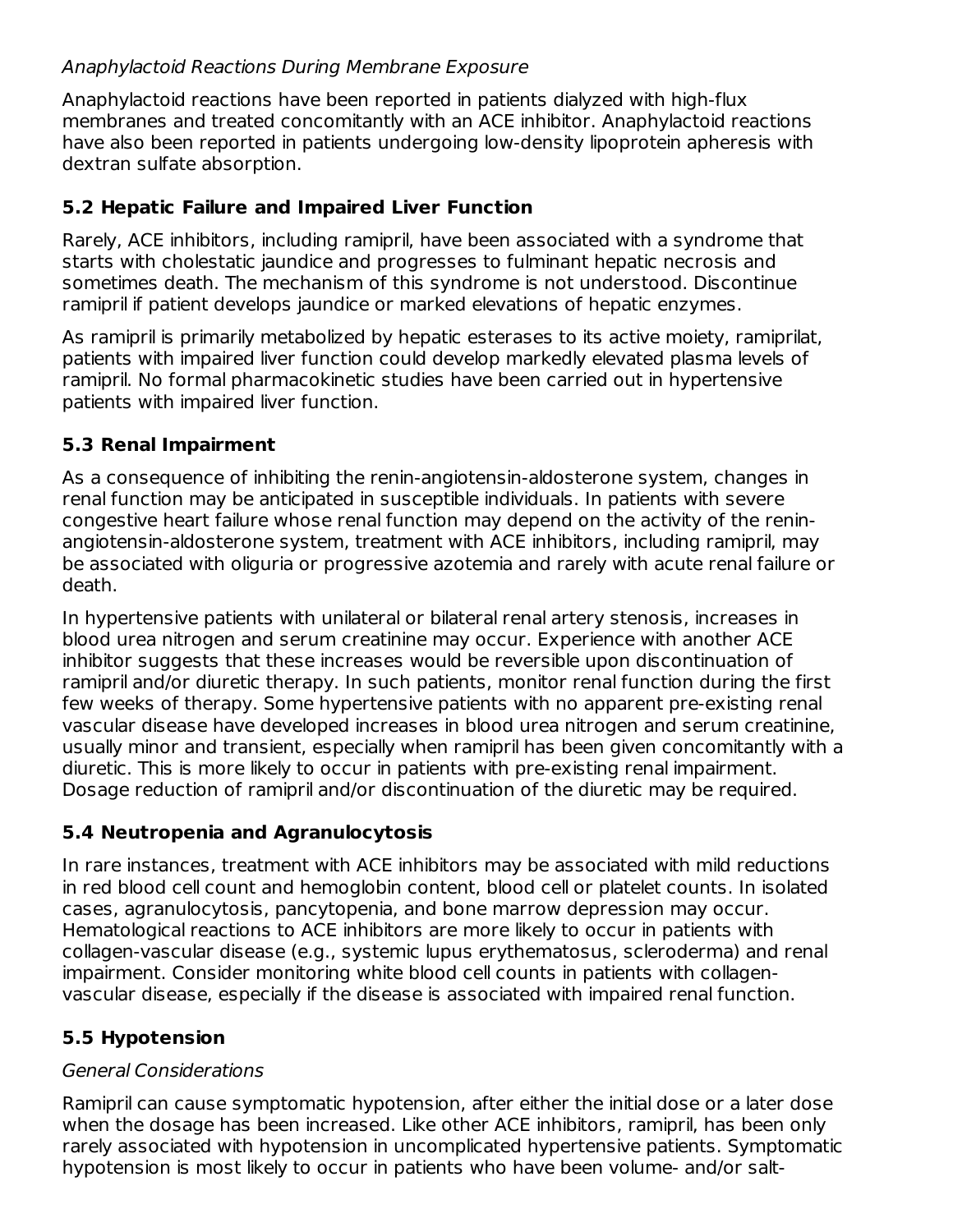depleted as a result of prolonged diuretic therapy, dietary salt restriction, dialysis, diarrhea, or vomiting. Correct volume-and salt-depletion before initiating therapy with ramipril.

If excessive hypotension occurs, place the patient in a supine position and, if necessary, treat with intravenous infusion of physiological saline. Ramipril treatment usually can be continued following restoration of blood pressure and volume.

### Heart Failure Post-Myocardial Infarction

In patients with heart failure post-myocardial infarction who are currently being treated with a diuretic, symptomatic hypotension occasionally can occur following the initial dose of ramipril. If the initial dose of 2.5 mg ramipril cannot be tolerated, use an initial dose of 1.25 mg ramipril to avoid excessive hypotension. Consider reducing the dose of concomitant diuretic to decrease the incidence of hypotension.

### Congestive Heart Failure

In patients with congestive heart failure, with or without associated renal insufficiency, ACE inhibitor therapy may cause excessive hypotension, which may be associated with oliguria or azotemia and rarely, with acute renal failure and death. In such patients, initiate ramipril therapy under close medical supervision and follow patients closely for the first 2 weeks of treatment and whenever the dose of ramipril or diuretic is increased.

### Surgery and Anesthesia

In patients undergoing surgery or during anesthesia with agents that produce hypotension, ramipril may block angiotensin II formation that would otherwise occur secondary to compensatory renin release. Hypotension that occurs as a result of this mechanism can be corrected by volume expansion.

## **5.6 Fetal Toxicity**

## **Pregnancy Category D**

Use of drugs that act on the renin-angiotensin system during the second and third trimesters of pregnancy reduces fetal renal function and increases fetal and neonatal morbidity and death. Resulting oligohydramnios can be associated with fetal lung hypoplasia and skeletal deformations. Potential neonatal adverse effects include skull hypoplasia, anuria, hypotension, renal failure, and death. When pregnancy is detected, discontinue ramipril as soon as possible [see Use in Specific Populations (8.1)].

## **5.7 Dual Blockade of the Renin-Angiotensin System**

Dual blockade of the RAS with angiotensin receptor blockers, ACE inhibitors, or aliskiren is associated with increased risks of hypotension, hyperkalemia, and changes in renal function (including acute renal failure) compared to monotherapy. Most patients receiving the combination of two RAS inhibitors do not obtain any additional benefit compared to monotherapy. In general, avoid combined use of RAS inhibitors. Closely monitor blood pressure, renal function and electrolytes in patients on ramipril and other agents that affect the RAS.

### Telmisartan

The ONTARGET trial enrolled 25,620 patients >55 years old with atherosclerotic disease or diabetes with end-organ damage, randomized them to telmisartan only, ramipril only, or the combination, and followed them for a median of 56 months. Patients receiving the combination of telmisartan and ramipril did not obtain any benefit in the composite endpoint of heart failure hospitalization compared to monotherapy, but experienced an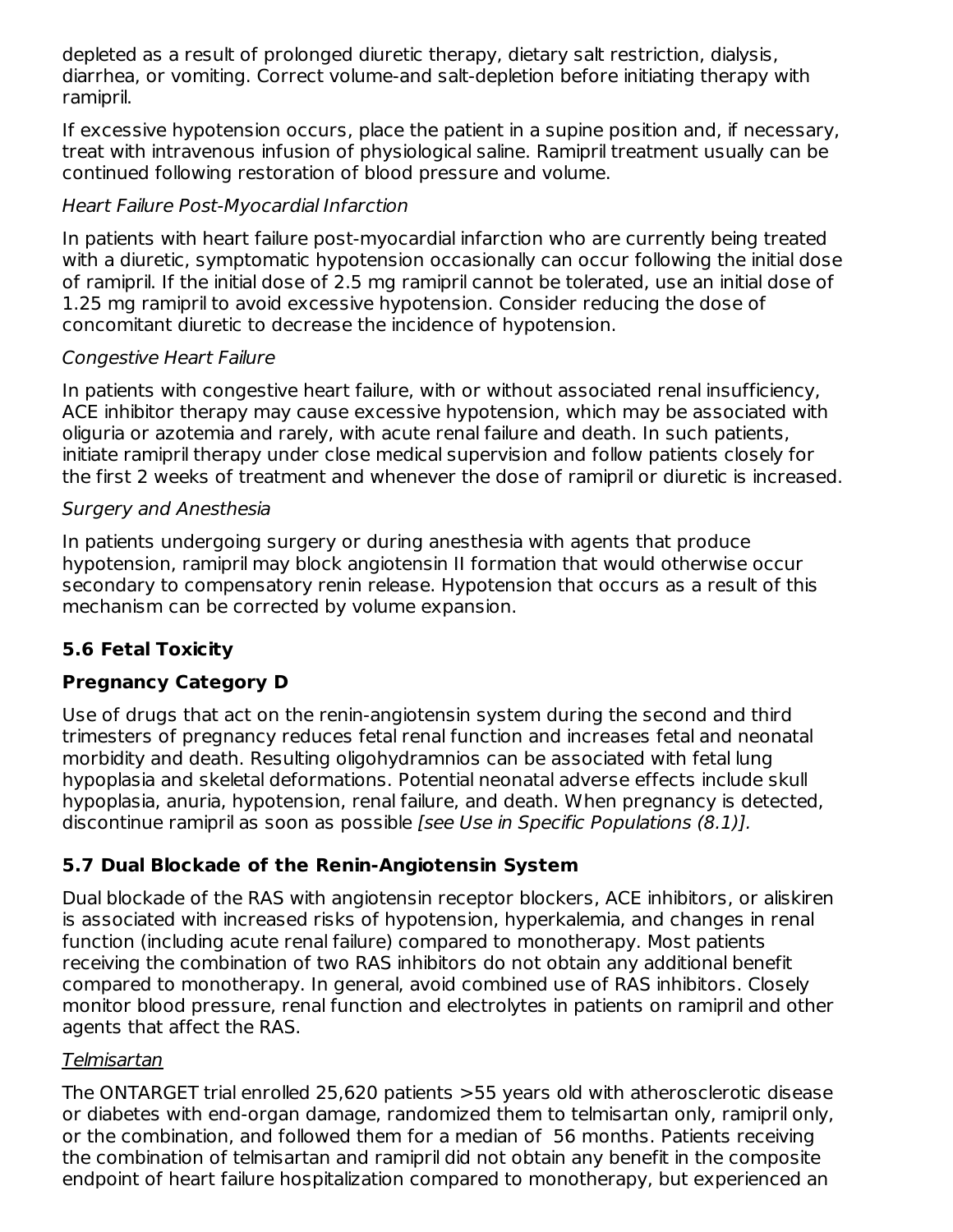endpoint of heart failure hospitalization compared to monotherapy, but experienced an increased incidence of clinically important renal dysfunction (death, doubling of serum creatinine, or dialysis) compared with groups receiving telmisartan alone or ramipril alone. Concomitant use of telmisartan and ramipril is not recommended.

## Aliskiren

Do not co-administer aliskiren with ramipril in patients with diabetes. Avoid concomitant use of aliskiren with ramipril in patients with renal impairment (GFR < 60 mL/min/1.73 m ). 2

## **5.8 Hyperkalemia**

In clinical trials with ramipril, hyperkalemia (serum potassium >5.7 mEq/L) occurred in approximately 1% of hypertensive patients receiving ramipril. In most cases, these were isolated values, which resolved despite continued therapy. None of these patients were discontinued from the trials because of hyperkalemia. Risk factors for the development of hyperkalemia include renal insufficiency, diabetes mellitus, and the concomitant use of other drugs that raise serum potassium levels. Monitor serum potassium in such patients [see Drug Interactions (7.2)].

## **5.9 Cough**

Presumably caused by inhibition of the degradation of endogenous bradykinin, persistent nonproductive cough has been reported with all ACE inhibitors, always resolving after discontinuation of therapy. Consider the possibility of angiotensin converting enzyme inhibitor induced-cough in the differential diagnosis of cough.

## **6. ADVERSE REACTIONS**

## **6.1 Clinical Trials Experience**

Because clinical trials are conducted under widely varying conditions, the adverse reaction rates observed in the clinical trials of a drug cannot be directly compared to rates in the clinical trials of another drug and may not reflect the rates observed in practice.

## Hypertension

Ramipril has been evaluated for safety in over 4000 patients with hypertension; of these, 1230 patients were studied in U.S. controlled trials, and 1107 were studied in foreign controlled trials. Almost 700 of these patients were treated for at least one year. The overall incidence of reported adverse events was similar in ramipril and placebo patients. The most frequent clinical side effects (possibly or probably related to study drug) reported by patients receiving ramipril in placebo-controlled trials were: headache (5.4%), dizziness (2.2%), and fatigue or asthenia (2.0%), but only the last one was more common in ramipril patients than in patients given placebo. Generally the side effects were mild and transient, and there was no relation to total dosage within the range of 1.25 mg to 20 mg. Discontinuation of therapy because of a side effect was required in approximately 3% of U.S. patients treated with ramipril. The most common reasons for discontinuation were: cough (1.0%), dizziness (0.5%), and impotence (0.4%).

Of observed side effects considered possibly or probably related to study drug that occurred in U.S. placebo-controlled trials in more than 1% of patients treated with ramipril, only asthenia (fatigue) was more common on ramipril than placebo (2%  $[n=13/651]$  vs.  $1\%$   $[n=2/286]$ , respectively).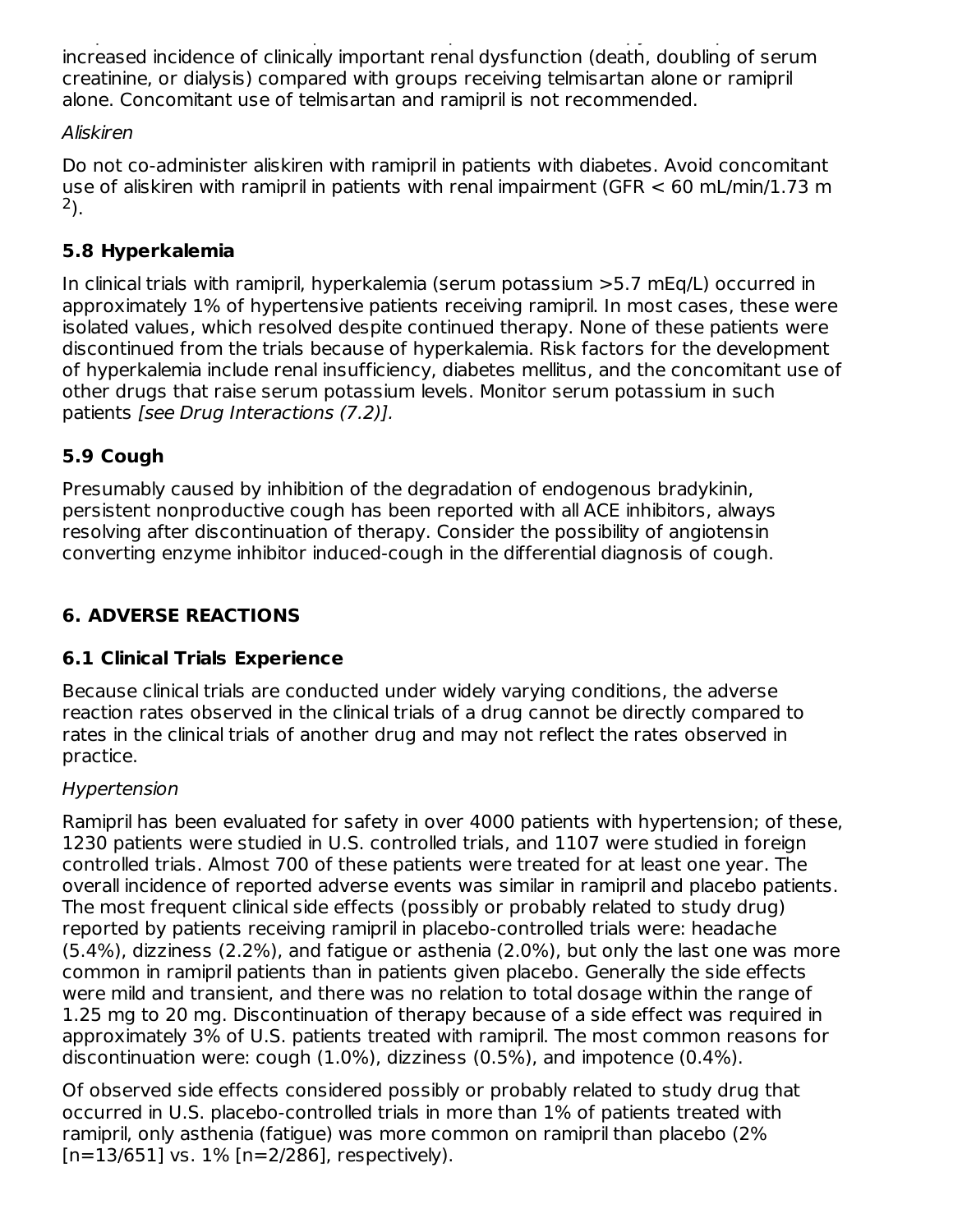In placebo-controlled trials, there was also an excess of upper respiratory infection and flu syndrome in the ramipril group, not attributed at that time to ramipril. As these studies were carried out before the relationship of cough to ACE inhibitors was recognized, some of these events may represent ramipril-induced cough. In a later 1 year study, increased cough was seen in almost 12% of ramipril patients, with about 4% of patients requiring discontinuation of treatment.

### **Heart Failure Post-Myocardial Infarction**

### AIRE Study

Adverse reactions (except laboratory abnormalities) considered possibly/probably related to study drug that occurred in more than 1% of patients and more frequently on ramipril are shown below. The incidences are from the AIRE study. The follow-up time was between 6 and 46 months for this study.

| Table 2. Percentage of Patients with Adverse Events |  |
|-----------------------------------------------------|--|
| Possibly/ Probably Related to Study Drug-Placebo-   |  |
| <b>Controlled (AIRE) Mortality Study</b>            |  |

| <b>Adverse Event</b>          |       | Placebo (N=982)Ramipril (N=1004) |
|-------------------------------|-------|----------------------------------|
| Hypotension                   | 5%    | 11%                              |
| Cough increased               | 4%    | 8%                               |
| <b>Dizziness</b>              | 3%    | 4%                               |
| Angina pectoris               | 2%    | 3%                               |
| Nausea                        | $1\%$ | 2%                               |
| Postural hypotension          | 1%    | 2%                               |
| Syncope                       | 1%    | 2%                               |
| Vomiting                      | 0.5%  | 2%                               |
| Vertigo                       | 0.7%  | 2%                               |
| Abnormal kidney function 0.5% |       | 1%                               |
| Diarrhea                      | 0.4%  | 1%                               |

### Other Adverse Reactions

Other adverse reactions reported in controlled clinical trials (in less than 1% of ramipril patients), or rarer events seen in post-marketing experience, include the following (in some, a causal relationship to drug is uncertain):

Body as a whole : Anaphylactoid reactions [see Warnings and Precautions (5.1)].

Cardiovascular : Symptomatic hypotension (reported in 0.5% of patients in U.S. trials) [see Warnings and Precautions (5.5)] , syncope, and palpitations.

Hematologic : Pancytopenia, hemolytic anemia, and thrombocytopenia. Decreases in hemoglobin or hematocrit (a low value and a decrease of 5 g/dL or 5%, respectively) were rare, occurring in 0.4% of patients receiving ramipril alone and in 1.5% of patients receiving ramipril plus a diuretic.

Renal : Acute renal failure. Some hypertensive patients with no apparent pre-existing renal disease have developed minor, usually transient, increases in blood urea nitrogen and serum creatinine when taking ramipril, particularly when ramipril was given concomitantly with a diuretic [see Warnings and Precautions(5.3)].

Angioneurotic edema : Angioneurotic edema has been reported in 0.3% of patients in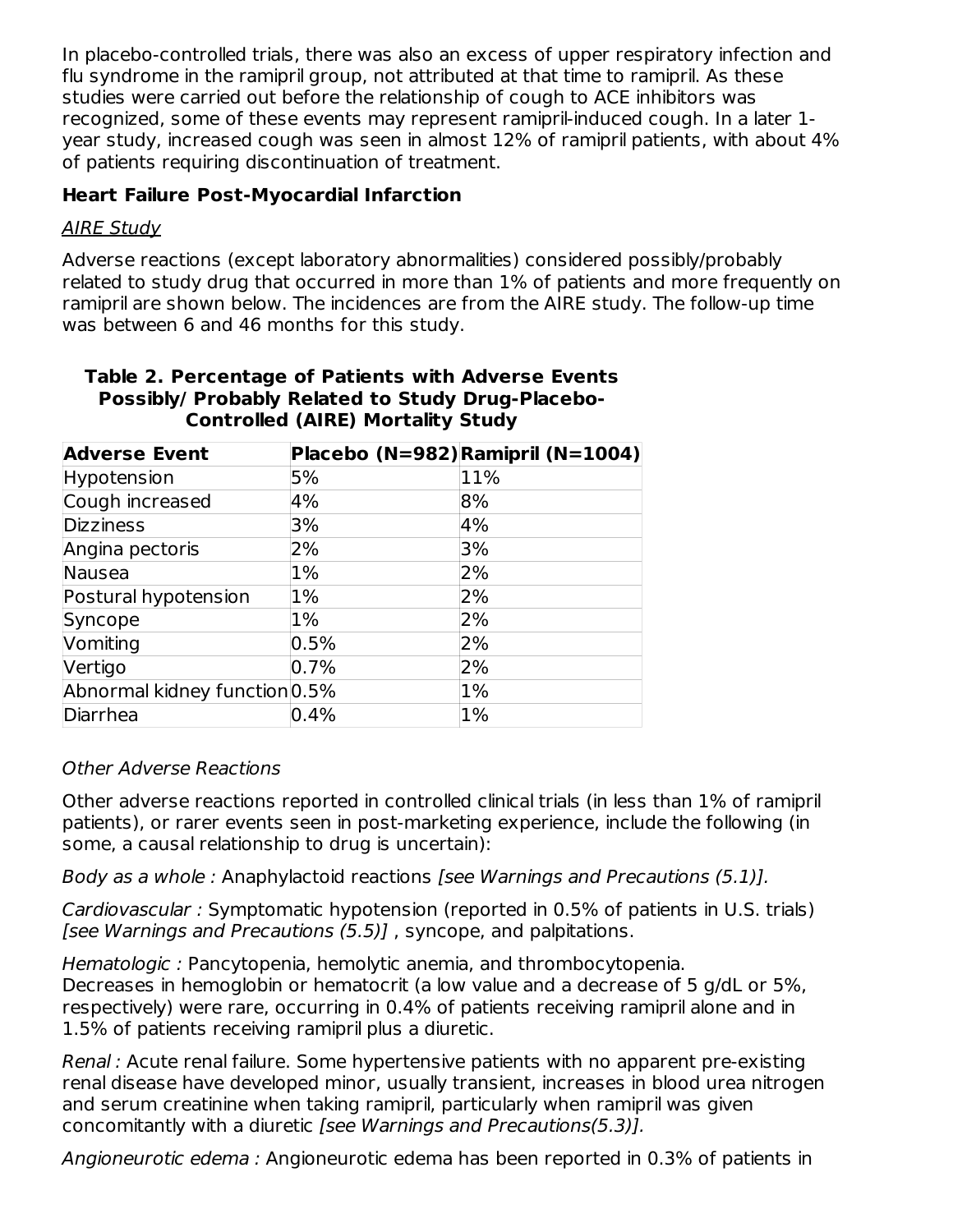### U.S. clinical trials of ramipril [see Warnings and Precautions (5.1)].

Gastrointestinal : Hepatic failure, hepatitis, jaundice, pancreatitis, abdominal pain (sometimes with enzyme changes suggesting pancreatitis), anorexia, constipation, diarrhea, dry mouth, dyspepsia, dysphagia, gastroenteritis, increased salivation, and taste disturbance.

Dermatologic : Apparent hypersensitivity reactions (manifested by urticaria, pruritus, or rash, with or without fever), photosensitivity, purpura, onycholysis, pemphigus, pemphigoid, erythema multiforme, toxic epidermal necrolysis, and Stevens-Johnson syndrome.

Neurologic and Psychiatric : Anxiety, amnesia, convulsions, depression, hearing loss, insomnia, nervousness, neuralgia, neuropathy, paresthesia, somnolence, tinnitus, tremor, vertigo, and vision disturbances.

Miscellaneous : As with other ACE inhibitors, a symptom complex has been reported which may include a positive ANA, an elevated erythrocyte sedimentation rate, arthralgia/arthritis, myalgia, fever, vasculitis, eosinophilia, photosensitivity, rash and other dermatologic manifestations. Additionally, as with other ACE inhibitors, eosinophilic pneumonitis has been reported.

Other : Arthralgia, arthritis, dyspnea, edema, epistaxis, impotence, increased sweating, malaise, myalgia, and weight gain.

## **6.2 Post-Marketing Experience**

In addition to adverse reactions reported from clinical trials, there have been rare reports of hypoglycemia reported during ramipril therapy when given to patients concomitantly taking oral hypoglycemic agents or insulin. The causal relationship is unknown.

## **6.3 Clinical Laboratory Test Findings**

**Creatinine and Blood Urea Nitrogen:** Increases in creatinine levels occurred in 1.2% of patients receiving ramipril alone, and in 1.5% of patients receiving ramipril and a diuretic. Increases in blood urea nitrogen levels occurred in 0.5% of patients receiving ramipril alone and in 3% of patients receiving ramipril with a diuretic. None of these increases required discontinuation of treatment. Increases in these laboratory values are more likely to occur in patients with renal insufficiency or those pretreated with a diuretic and, based on experience with other ACE inhibitors, would be expected to be especially likely in patients with renal artery stenosis [see Warnings and Precautions (5.3)]. As ramipril decreases aldosterone secretion, elevation of serum potassium can occur. Use potassium supplements and potassium sparing diuretics with caution, and monitor the patient's serum potassium frequently [see Warnings and Precautions (5.8)].

**Hemoglobin and Hematocrit:** Decreases in hemoglobin or hematocrit (a low value and a decrease of 5 g/dL or 5%, respectively) were rare, occurring in 0.4% of patients receiving ramipril alone and in 1.5% of patients receiving ramipril plus a diuretic. No US patients discontinued treatment because of decreases in hemoglobin or hematocrit.

**Other (causal relationships unknown):** Clinically important changes in standard laboratory tests were rarely associated with ramipril administration. Elevations of liver enzymes, serum bilirubin, uric acid, and blood glucose have been reported, as have cases of hyponatremia and scattered incidents of leucopenia, eosinophilia, and proteinuria. In US trials, less than 0.2% of patients discontinued treatment for laboratory abnormalities; all of these were cases of proteinuria or abnormal liver-function tests.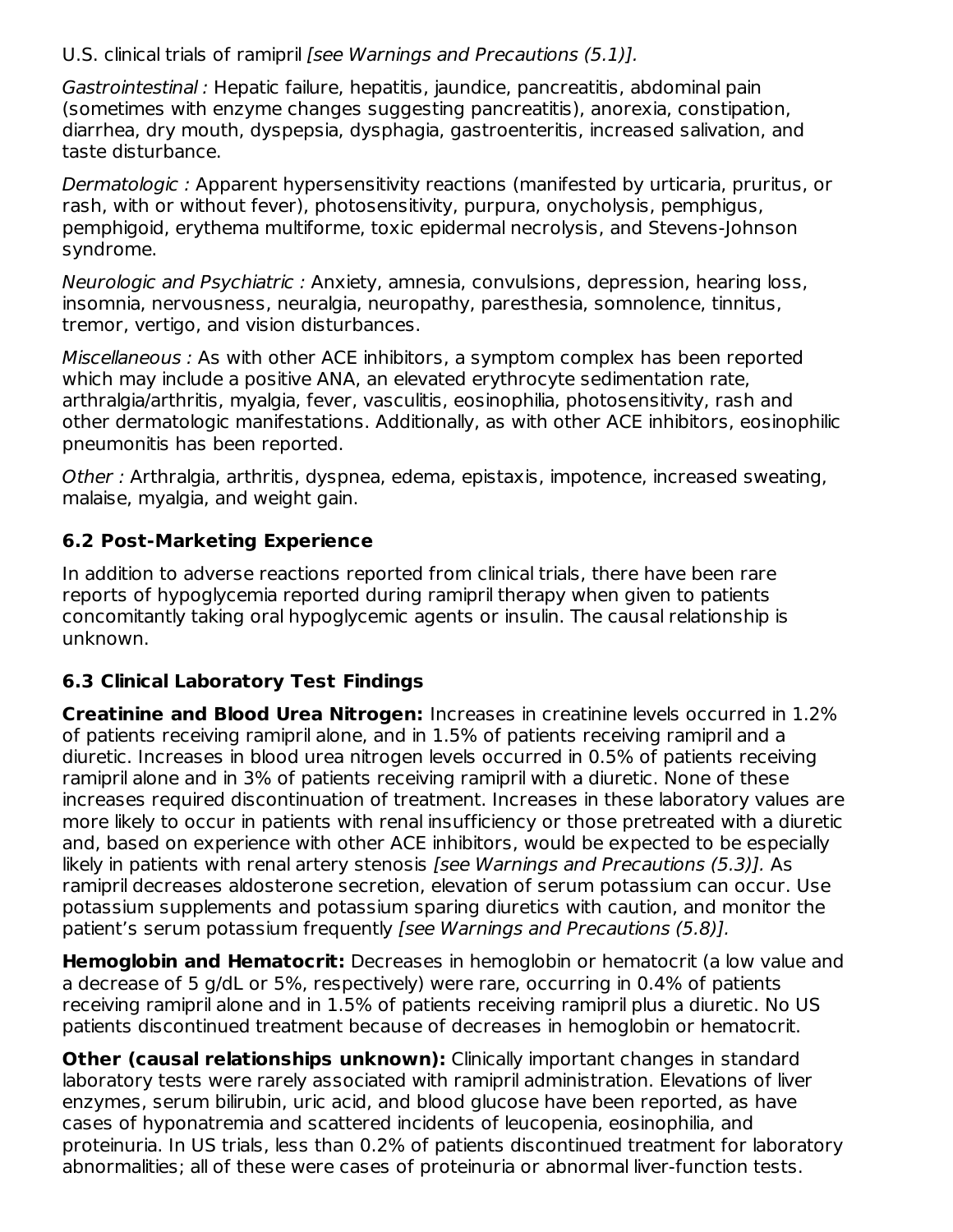## **7. DRUG INTERACTIONS**

## **7.1 Diuretics**

Patients on diuretics, especially those in whom diuretic therapy was recently instituted, may occasionally experience an excessive reduction of blood pressure after initiation of therapy with ramipril. The possibility of hypotensive effects with ramipril can be minimized by either decreasing or discontinuing the diuretic or increasing the salt intake prior to initiation of treatment with ramipril. If this is not possible, reduce the starting dose [see Dosage and Administration (2)].

## **7.2 Agents Increasing Serum Potassium**

Coadministration of ramipril with other drugs that raise serum potassium levels may result in hyperkalemia. Monitor serum potassium in such patients.

## **7.3 Other Agents Affecting RAS**

In general, avoid combined use of RAS inhibitors. [see Warnings and Precautions (5.7)]. Do not co-administer aliskiren with ramipril in patients with diabetes [see Contraindications (4)].

## **7.4 Lithium**

Increased serum lithium levels and symptoms of lithium toxicity have been reported in patients receiving ACE inhibitors during therapy with lithium; therefore, frequent monitoring of serum lithium levels is recommended. If a diuretic is also used, the risk of lithium toxicity may be increased.

## **7.5 Gold**

Nitritoid reactions (symptoms include facial flushing, nausea, vomiting and hypotension) have been reported rarely in patients on therapy with injectable gold (sodium aurothiomalate) and concomitant ACE inhibitor therapy including ramipril.

### **7.6 Non-Steroidal Anti-Inflammatory Agents including Selective Cyclooxygenase-2 Inhibitors (COX-2 Inhibitors)**

In patients who are elderly, volume-depleted (including those on diuretic therapy), or with compromised renal function, co-administration of NSAIDs, including selective COX-2 inhibitors, with ACE inhibitors, including ramipril, may result in deterioration of renal function, including possible acute renal failure. These effects are usually reversible. Monitor renal function periodically in patients receiving ramipril and NSAID therapy.

The antihypertensive effect of ACE inhibitors, including ramipril, may be attenuated by NSAIDs.

## **7.7 mTOR Inhibitors or Other Drugs Known to Cause Angioedema**

Patients taking concomitant mTOR inhibitor (e.g. temsirolimus) therapy or a neprilysin inhibitor may be at increased risk for angioedema. [see Warnings and Precautions (5.1)].

## **8. USE IN SPECIFIC POPULATIONS**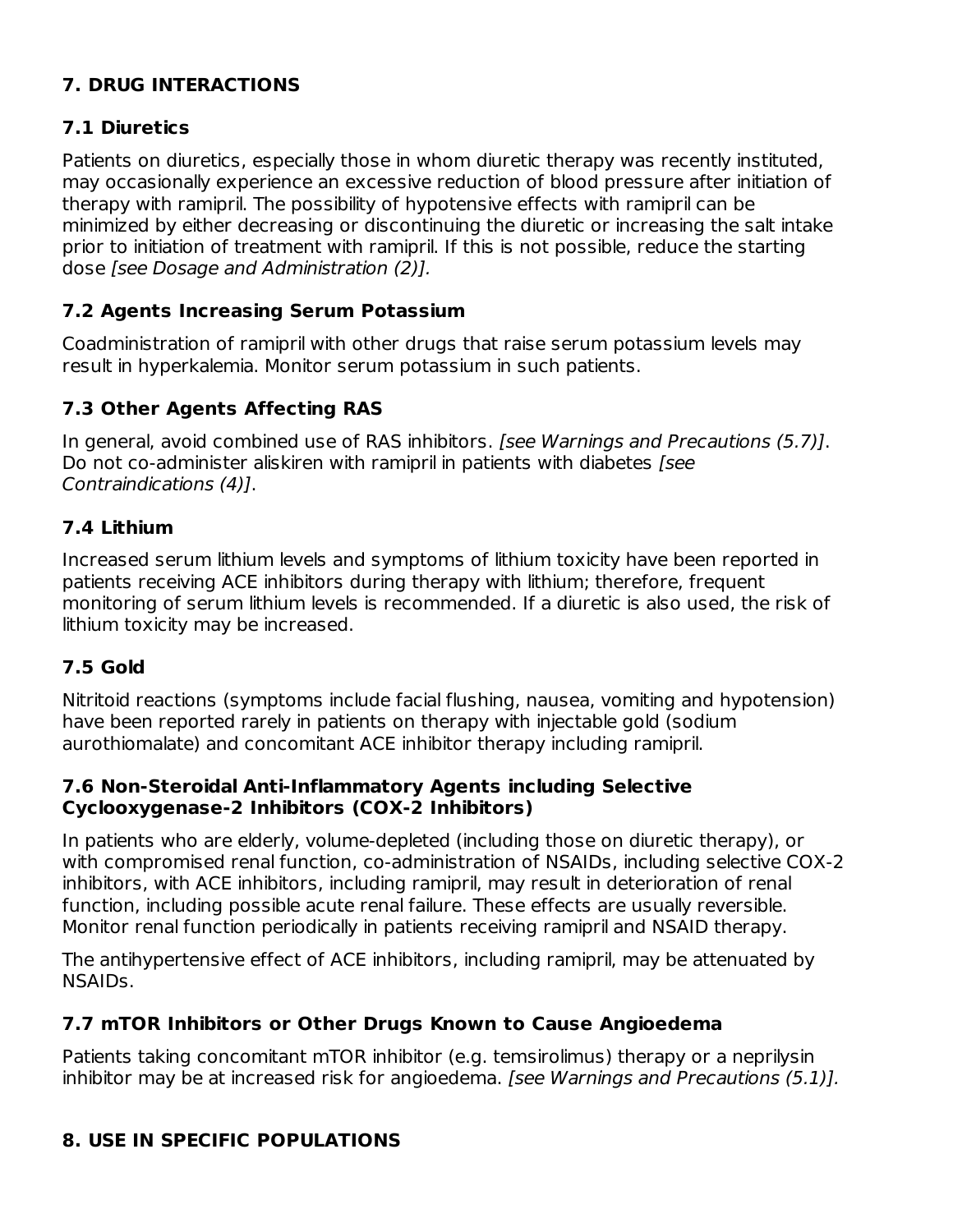## **8.1 Pregnancy**

### Pregnancy Category D

Use of drugs that act on the renin-angiotensin system during the second and third trimesters of pregnancy reduces fetal renal function and increases fetal and neonatal morbidity and death. Resulting oligohydramnios can be associated with fetal lung hypoplasia and skeletal deformations. Potential neonatal adverse effects include skull hypoplasia, anuria, hypotension, renal failure, and death. When pregnancy is detected, discontinue ramipril as soon as possible. These adverse outcomes are usually associated with use of these drugs in the second and third trimester of pregnancy. Most epidemiologic studies examining fetal abnormalities after exposure to antihypertensive use in the first trimester have not distinguished drugs affecting the renin-angiotensin system from other antihypertensive agents. Appropriate management of maternal hypertension during pregnancy is important to optimize outcomes for both mother and fetus.

In the unusual case that there is no appropriate alternative to therapy with drugs affecting the renin-angiotensin system for a particular patient, apprise the mother of the potential risk to the fetus. Perform serial ultrasound examinations to assess the intraamniotic environment. If oligohydramnios is observed, discontinue ramipril unless it is considered life-saving for the mother. Fetal testing may be appropriate, based on the week of pregnancy. Patients and physicians should be aware, however, that oligohydramnios may not appear until after the fetus has sustained irreversible injury. Closely observe infants with histories of in utero exposure to ramipril for hypotension, oliguria, and hyperkalemia [see Use in Specific Populations (8.4)].

### **8.3 Nursing Mothers**

Ingestion of a single 10 mg oral dose of ramipril resulted in undetectable amounts of ramipril and its metabolites in breast milk. However, because multiple doses may produce low milk concentrations that are not predictable from a single dose, do not use ramipril in nursing mothers.

### **8.4 Pediatric Use**

### Neonates with a history of *in utero* exposure to ramipril:

If oliguria or hypotension occurs, direct attention toward support of blood pressure and renal perfusion. Exchange transfusions or dialysis may be required as a means of reversing hypotension and/or substituting for disordered renal function. Ramipril, which crosses the placenta, can be removed from the neonatal circulation by these means, but limited experience has not shown that such removal is central to the treatment of these infants.

Safety and effectiveness in pediatric patients have not been established. Irreversible kidney damage has been observed in very young rats given a single dose of ramipril.

## **8.5 Geriatric Use**

Of the total number of patients who received ramipril in U.S. clinical studies of ramipril, 11.0% were ≥65 years of age while 0.2% were ≥75 years of age. No overall differences in effectiveness or safety were observed between these patients and younger patients, and other reported clinical experience has not identified differences in responses between the elderly and younger patients, but a greater sensitivity of some older individuals cannot be ruled out.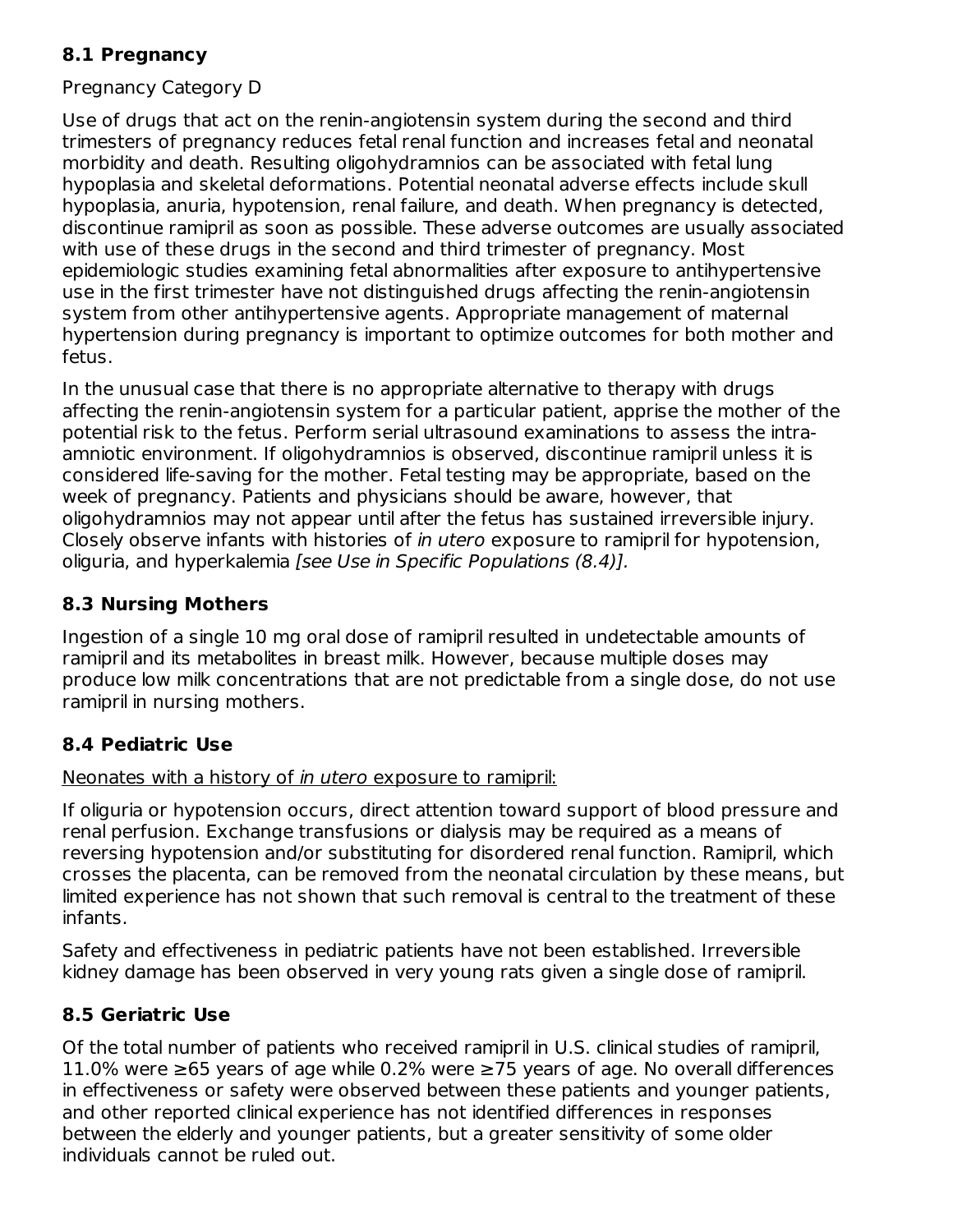One pharmacokinetic study conducted in hospitalized elderly patients indicated that peak ramiprilat levels and area under the plasma concentration-time curve (AUC) for ramiprilat are higher in older patients.

## **8.6 Renal Impairment**

A single-dose pharmacokinetic study was conducted in hypertensive patients with varying degrees of renal impairment who received a single 10 mg dose of ramipril. Patients were stratified into four groups based on initial estimates of creatinine clearance: normal (>80 mL/min), mild impairment (40 to 80 mL/min), moderate impairment (15 to 40 mL/min), and severe impairment (<15 mL/min). On average, the AUC  $_{\rm 0-24h}$  for ramiprilat was approximately 1.7-fold higher, 3.0-fold higher, and 3.2-fold higher in the groups with mild, moderate, and severe renal impairment, respectively, compared to the group with normal renal function. Overall, the results suggest that the starting dose of ramipril should be adjusted downward in patients with moderate-tosevere renal impairment.

## **10. OVERDOSAGE**

Single oral doses of ramipril in rats and mice of 10 g/kg to 11 g/kg resulted in significant lethality. In dogs, oral doses as high as 1 g/kg induced only mild gastrointestinal distress. Limited data on human overdosage are available. The most likely clinical manifestations would be symptoms attributable to hypotension.

Laboratory determinations of serum levels of ramipril and its metabolites are not widely available, and such determinations have, in any event, no established role in the management of ramipril overdose.

No data are available to suggest physiological maneuvers (e.g., maneuvers to change the pH of the urine) that might accelerate elimination of ramipril and its metabolites. Similarly, it is not known which, if any, of these substances can be effectively removed from the body by hemodialysis.

Angiotensin II could presumably serve as a specific antagonist-antidote in the setting of ramipril overdose, but angiotensin II is essentially unavailable outside of scattered research facilities. Because the hypotensive effect of ramipril is achieved through vasodilation and effective hypovolemia, it is reasonable to treat ramipril overdose by infusion of normal saline solution.

## **11. DESCRIPTION**

Ramipril is a 2-aza-bicyclo [3.3.0]-octane-3-carboxylic acid derivative. It is a white, crystalline substance soluble in polar organic solvents and buffered aqueous solutions. Ramipril melts between 105°C to 112°C.

The CAS Registry Number is 87333-19-5. Ramipril's chemical name is (2S,3aS,6aS)- 1[(S)-N-[(S)-1-Carboxy-3-phenylpropyl]alanyl]octahydrocyclopenta [b]pyrrole-2 carboxylic acid, 1-ethyl ester.

The inactive ingredients present are pregelatinized starch (maize), gelatin, and titanium dioxide. The 1.25 mg capsule shell contains iron oxide yellow, the 2.5 mg capsule shell contains D&C yellow #10 and FD&C red #40, the 5 mg capsule shell contains FD&C blue #1 and FD&C red #40, and the 10 mg capsule shell contains FD&C blue #1. The capsule shell is imprinted with pharmaceutical branding ink, which contains shellac, iron oxide black & potassium hydroxide.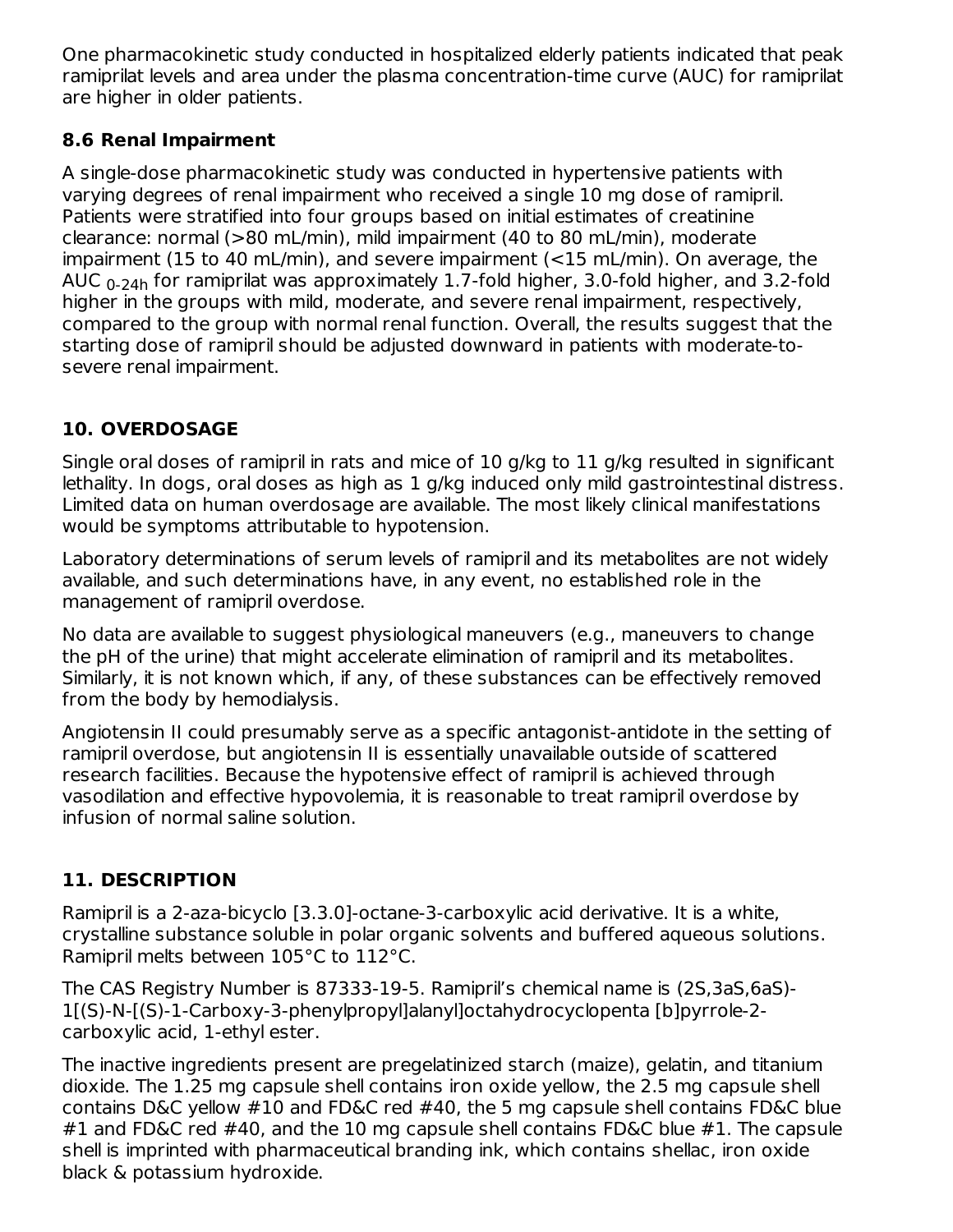The structural formula for ramipril is:



Its empirical formula is C  $_{23}$ H  $_{32}$ N  $_{2}$ O  $_{5}$  and its molecular weight is 416.5.

Ramiprilat, the diacid metabolite of ramipril, is a non-sulfhydryl ACE inhibitor. Ramipril is converted to ramiprilat by hepatic cleavage of the ester group.

## **12. CLINICAL PHARMACOLOGY**

## **12.1 Mechanism of Action**

Ramipril and ramiprilat inhibit ACE in human subjects and animals. Angiotensin converting enzyme is a peptidyl dipeptidase that catalyzes the conversion of angiotensin I to the vasoconstrictor substance, angiotensin II. Angiotensin II also stimulates aldosterone secretion by the adrenal cortex. Inhibition of ACE results in decreased plasma angiotensin II, which leads to decreased vasopressor activity and to decreased aldosterone secretion. The latter decrease may result in a small increase of serum potassium. In hypertensive patients with normal renal function treated with ramipril alone for up to 56 weeks, approximately 4% of patients during the trial had an abnormally high serum potassium and an increase from baseline greater than 0.75 mEq/L, and none of the patients had an abnormally low potassium and a decrease from baseline greater than 0.75 mEq/L. In the same study, approximately 2% of patients treated with ramipril and hydrochlorothiazide for up to 56 weeks had abnormally high potassium values and an increase from baseline of 0.75 mEq/L or greater; and approximately 2% had abnormally low values and decreases from baseline of 0.75 mEq/L or greater [see Warnings and Precautions (5.8)]. Removal of angiotensin II negative feedback on renin secretion leads to increased plasma renin activity.

The effect of ramipril on hypertension appears to result at least in part from inhibition of both tissue and circulating ACE activity, thereby reducing angiotensin II formation in tissue and plasma.

Angiotensin converting enzyme is identical to kininase, an enzyme that degrades bradykinin. Whether increased levels of bradykinin, a potent vasopressor peptide, play a role in the therapeutic effects of ramipril remains to be elucidated.

While the mechanism through which ramipril lowers blood pressure is believed to be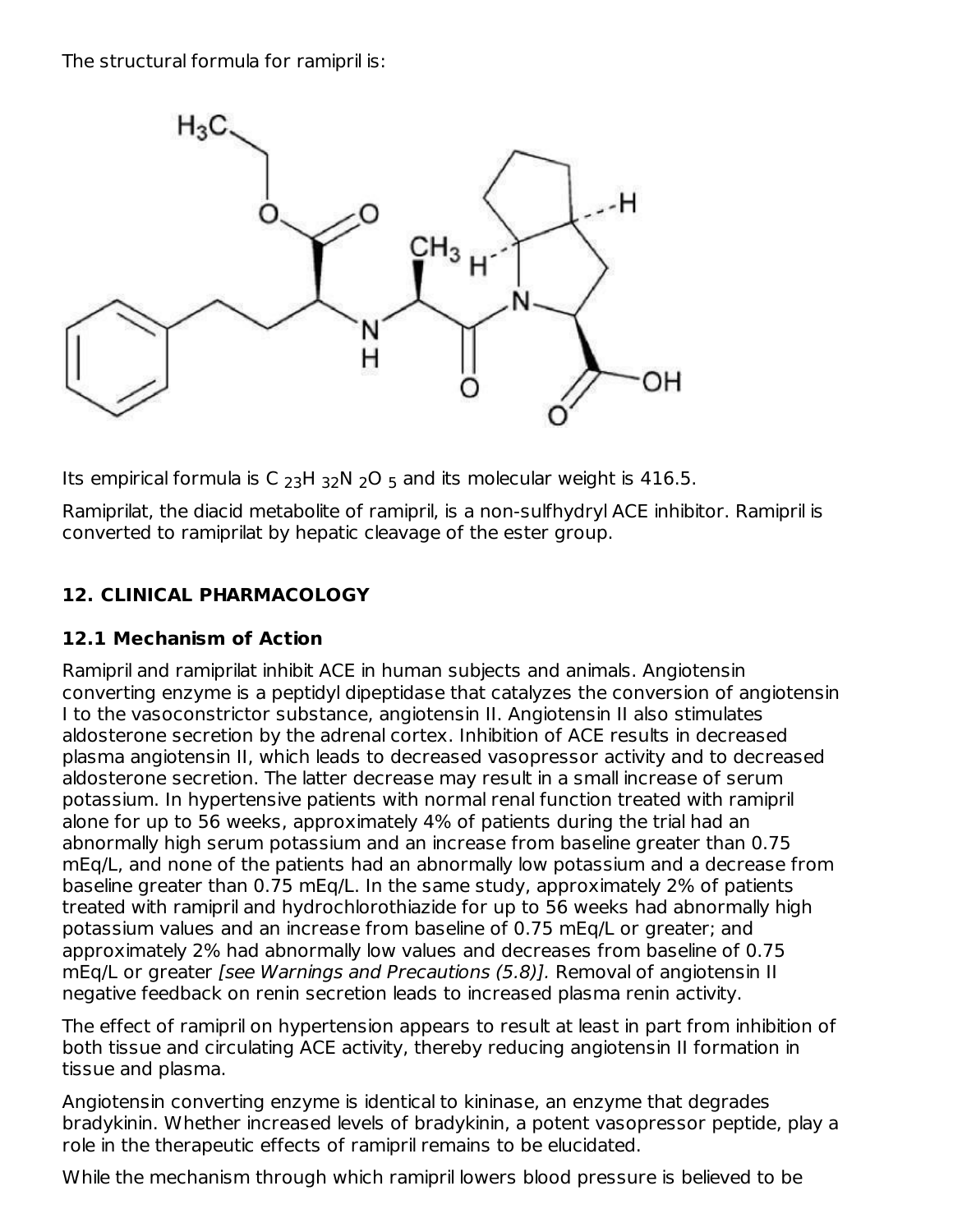primarily suppression of the renin-angiotensin-aldosterone system, ramipril has an antihypertensive effect even in patients with low-renin hypertension. Although ramipril was antihypertensive in all races studied, Black hypertensive patients (usually a low-renin hypertensive population) had a blood pressure lowering response to monotherapy, albeit a smaller average response, than non-Black patients.

## **12.2 Pharmacodynamics**

Single doses of ramipril of 2.5 mg to 20 mg produce approximately 60% to 80% inhibition of ACE activity 4 hours after dosing with approximately 40% to 60% inhibition after 24 hours. Multiple oral doses of ramipril of 2.0 mg or more cause plasma ACE activity to fall by more than 90% 4 hours after dosing, with over 80% inhibition of ACE activity remaining 24 hours after dosing. The more prolonged effect of even small multiple doses presumably reflects saturation of ACE binding sites by ramiprilat and relatively slow release from those sites.

## **12.3 Pharmacokinetics**

## **Absorption**

Following oral administration of ramipril, peak plasma concentrations (C  $_{\sf max}$ ) of ramipril are reached within 1 hour. The extent of absorption is at least 50% to 60%, and is not significantly influenced by the presence of food in the gastrointestinal tract, although the rate of absorption is reduced.

In a trial in which subjects received ramipril capsules or the contents of identical capsules dissolved in water, dissolved in apple juice, or suspended in applesauce, serum ramiprilat levels were essentially unrelated to the use or non-use of the concomitant liquid or food.

## **Distribution**

Cleavage of the ester group (primarily in the liver) converts ramipril to its active diacid metabolite, ramiprilat. Peak plasma concentrations of ramiprilat are reached 2 to 4 hours after drug intake. The serum protein binding of ramipril is about 73% and that of ramiprilat about 56%; in vitro, these percentages are independent of concentration over the range of  $0.01 \mu g/mL$  to  $10 \mu g/mL$ .

## Metabolism

Ramipril is almost completely metabolized to ramiprilat, which has about 6 times the ACE inhibitory activity of ramipril, and to the diketopiperazine ester, the diketopiperazine acid, and the glucuronides of ramipril and ramiprilat, all of which are inactive.

Plasma concentrations of ramipril and ramiprilat increase with increased dose, but are not strictly dose-proportional. The 24-hour AUC for ramiprilat, however, is doseproportional over the 2.5 mg to 20 mg dose range. The absolute bioavailabilities of ramipril and ramiprilat were 28% and 44%, respectively, when 5 mg of oral ramipril was compared with the same dose of ramipril given intravenously.

After once-daily dosing, steady-state plasma concentrations of ramiprilat are reached by the fourth dose. Steady-state concentrations of ramiprilat are somewhat higher than those seen after the first dose of ramipril, especially at low doses (2.5 mg), but the difference is clinically insignificant.

Plasma concentrations of ramiprilat decline in a triphasic manner (initial rapid decline, apparent elimination phase, terminal elimination phase). The initial rapid decline, which represents distribution of the drug into a large peripheral compartment and subsequent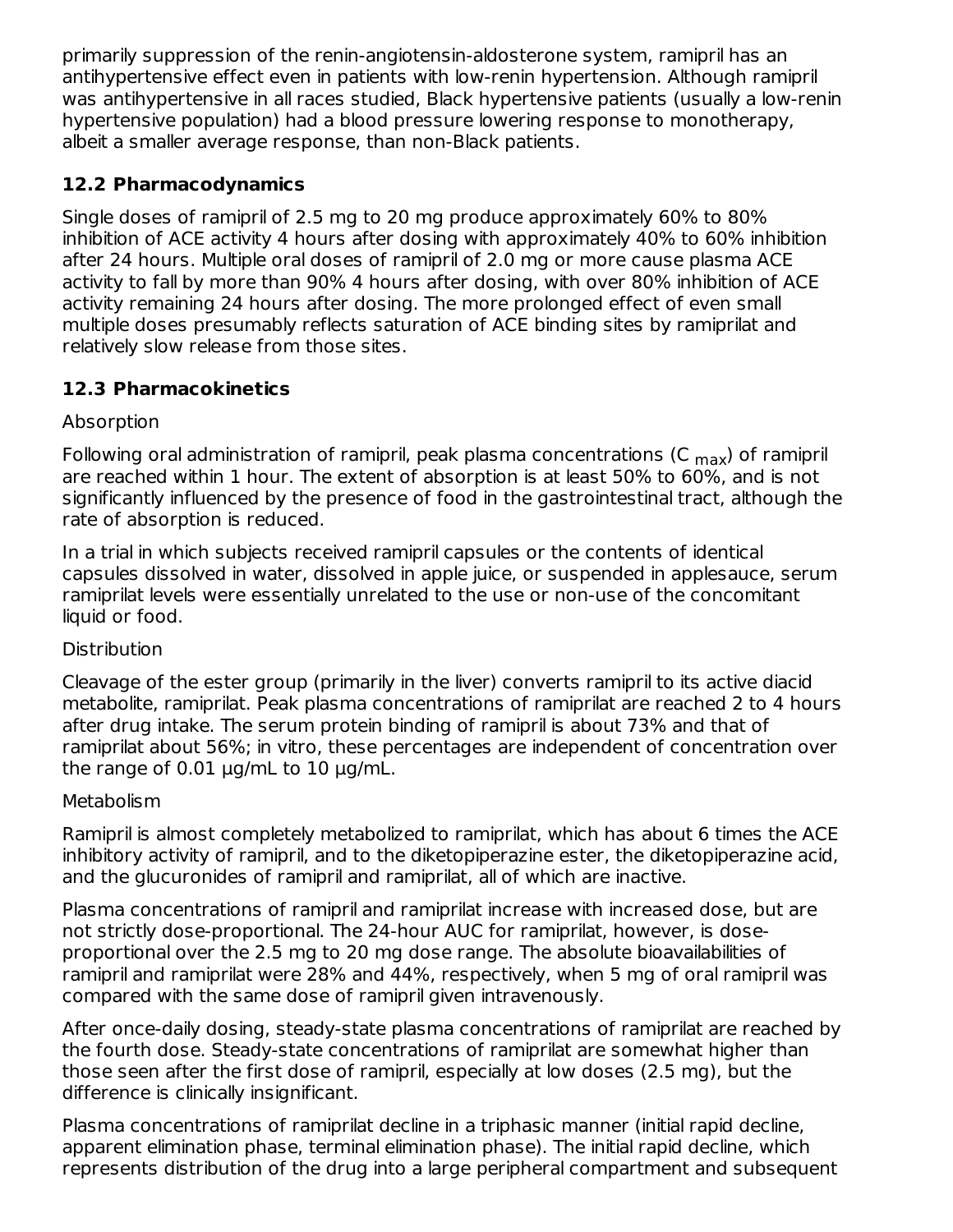binding to both plasma and tissue ACE, has a half-life of 2 to 4 hours. Because of its potent binding to ACE and slow dissociation from the enzyme, ramiprilat shows two elimination phases. The apparent elimination phase corresponds to the clearance of free ramiprilat and has a half-life of 9 to 18 hours. The terminal elimination phase has a prolonged half-life (>50 hours) and probably represents the binding/dissociation kinetics of the ramiprilat/ACE complex. It does not contribute to the accumulation of the drug. After multiple daily doses of ramipril 5 mg to 10 mg, the half-life of ramiprilat concentrations within the therapeutic range was 13 to 17 hours.

In patients with creatinine clearance <40 mL/min/1.73 m<sup>2</sup>, peak levels of ramiprilat are approximately doubled, and trough levels may be as much as quintupled. In multipledose regimens, the total exposure to ramiprilat (AUC) in these patients is 3 to 4 times as large as it is in patients with normal renal function who receive similar doses.

In patients with impaired liver function, the metabolism of ramipril to ramiprilat appears to be slowed, possibly because of diminished activity of hepatic esterases, and plasma ramipril levels in these patients are increased about 3-fold. Peak concentrations of ramiprilat in these patients, however, are not different from those seen in subjects with normal hepatic function, and the effect of a given dose on plasma ACE activity does not vary with hepatic function.

### Excretion

After oral administration of ramipril, about 60% of the parent drug and its metabolites are eliminated in the urine, and about 40% is found in the feces. Drug recovered in the feces may represent both biliary excretion of metabolites and/or unabsorbed drug, however the proportion of a dose eliminated by the bile has not been determined. Less than 2% of the administered dose is recovered in urine as unchanged ramipril.

The urinary excretion of ramipril, ramiprilat, and their metabolites is reduced in patients with impaired renal function. Compared to normal subjects, patients with creatinine clearance <40 mL/min/1.73 m<sup>2</sup> had higher peak and trough ramiprilat levels and slightly longer times to peak concentrations.

## **13. NONCLINICAL TOXICOLOGY**

## **13.1 Carcinogenesis, Mutagenesis, Impairment of Fertility**

No evidence of a tumorigenic effect was found when ramipril was given by gavage to rats for up to 24 months at doses of up to 500 mg/kg/day or to mice for up to 18 months at doses of up to 1000 mg/kg/day. (For either species, these doses are about 200 times the maximum recommended human dose when compared on the basis of body surface area.) No mutagenic activity was detected in the Ames test in bacteria, the micronucleus test in mice, unscheduled DNA synthesis in a human cell line, or a forward gene-mutation assay in a Chinese hamster ovary cell line. Several metabolites and degradation products of ramipril were also negative in the Ames test. A study in rats with dosages as great as 500 mg/kg/day did not produce adverse effects on fertility.

No teratogenic effects of ramipril were seen in studies of pregnant rats, rabbits, and cynomolgus monkeys. On a body surface area basis, the doses used were up to approximately 400 times (in rats and monkeys) and 2 times (in rabbits) the recommended human dose.

## **14. CLINICAL STUDIES**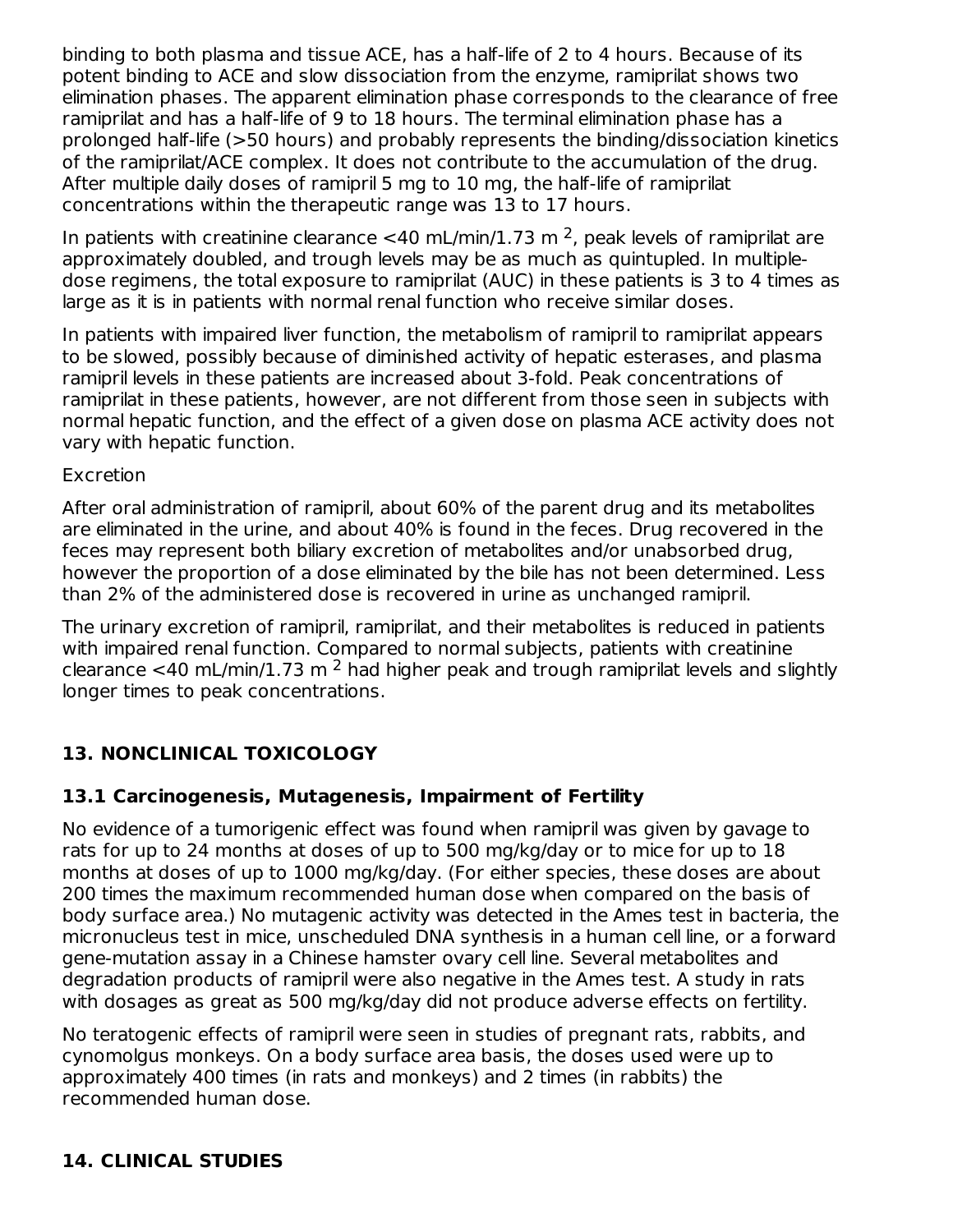### **14.1 Hypertension**

Ramipril has been compared with other ACE inhibitors, beta-blockers, and thiazide diuretics as monotherapy for hypertension. It was approximately as effective as other ACE inhibitors and as atenolol.

Administration of ramipril to patients with mild to moderate hypertension results in a reduction of both supine and standing blood pressure to about the same extent with no compensatory tachycardia. Symptomatic postural hypotension is infrequent, although it can occur in patients who are salt- and/or volume-depleted [see Warnings and Precautions (5.5)]. Use of ramipril in combination with thiazide diuretics gives a blood pressure lowering effect greater than that seen with either agent alone.

In single-dose studies, doses of 5 mg to 20 mg of ramipril lowered blood pressure within 1 to 2 hours, with peak reductions achieved 3 to 6 hours after dosing. The antihypertensive effect of a single dose persisted for 24 hours. In longer term (4 to 12 weeks) controlled studies, once-daily doses of 2.5 mg to 10 mg were similar in their effect, lowering supine or standing systolic and diastolic blood pressures 24 hours after dosing by about 6/4 mmHg more than placebo. In comparisons of peak vs. trough effect, the trough effect represented about 50 to 60% of the peak response. In a titration study comparing divided (bid) vs. qd treatment, the divided regimen was superior, indicating that for some patients, the antihypertensive effect with once-daily dosing is not adequately maintained.

In most trials, the antihypertensive effect of ramipril increased during the first several weeks of repeated measurements. The antihypertensive effect of ramipril has been shown to continue during long-term therapy for at least 2 years. Abrupt withdrawal of ramipril has not resulted in a rapid increase in blood pressure. Ramipril has been compared with other ACE inhibitors, beta-blockers, and thiazide diuretics. Ramipril was approximately as effective as other ACE inhibitors and as atenolol. In both Caucasians and Blacks, hydrochlorothiazide (25 or 50 mg) was significantly more effective than ramipril.

Ramipril was less effective in blacks than in Caucasians. The effectiveness of ramipril was not influenced by age, sex, or weight.

In a baseline controlled study of 10 patients with mild essential hypertension, blood pressure reduction was accompanied by a 15% increase in renal blood flow. In healthy volunteers, glomerular filtration rate was unchanged.

## **14.3 Heart Failure Post-Myocardial Infarction**

Ramipril was studied in the AIRE trial. This was a multinational (mainly European) 161 center, 2006-patient, double-blind, randomized, parallel-group study comparing ramipril to placebo in stable patients, 2 to 9 days after an acute myocardial infarction, who had shown clinical signs of congestive heart failure at any time after the myocardial infarction. Patients in severe (NYHA class IV) heart failure, patients with unstable angina, patients with heart failure of congenital or valvular etiology, and patients with contraindications to ACE inhibitors were all excluded. The majority of patients had received thrombolytic therapy at the time of the index infarction, and the average time between infarction and initiation of treatment was 5 days.

Patients randomized to ramipril treatment were given an initial dose of 2.5 mg twice daily. If the initial regimen caused undue hypotension, the dose was reduced to 1.25 mg, but in either event doses were titrated upward (as tolerated) to a target regimen (achieved in 77% of patients randomized to ramipril) of 5 mg twice daily. Patients were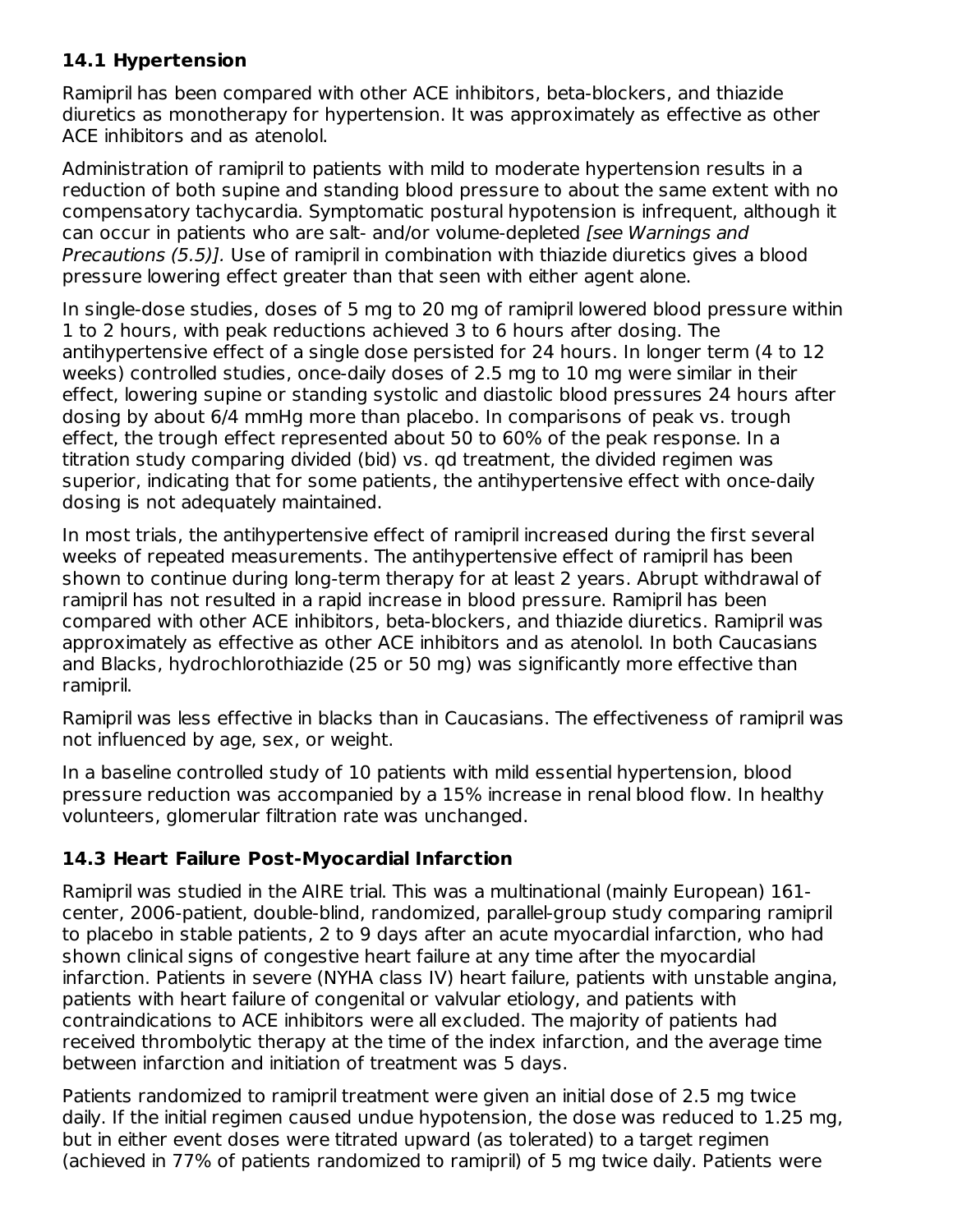then followed for an average of 15 months, with the range of follow-up between 6 and 46 months.

The use of ramipril was associated with a 27% reduction ( $p=0.002$ ) in the risk of death from any cause; about 90% of the deaths that occurred were cardiovascular, mainly sudden death. The risks of progression to severe heart failure and of congestive heart failure-related hospitalization were also reduced, by  $23\%$  (p=0.017) and  $26\%$  (p=0.011), respectively. The benefits of ramipril therapy were seen in both genders, and they were not affected by the exact timing of the initiation of therapy, but older patients may have had a greater benefit than those under 65. The benefits were seen in patients on (and not on) various concomitant medications. At the time of randomization these included aspirin (about 80% of patients), diuretics (about 60%), organic nitrates (about 55%), beta-blockers (about 20%), calcium channel blockers (about 15%), and digoxin (about 12%).

## **16. HOW SUPPLIED/STORAGE AND HANDLING**

Ramipril capsules, USP are available in 1.25 mg, 2.5 mg, 5 mg, and 10 mg hard gelatin capsules. Descriptions of Ramipril capsules, USP are summarized below.

Ramipril capsules, USP 1.25 mg are yellow / yellow, size '4' hard gelatin capsules, imprinting with "RAM" on cap and "1.25 mg" on body, containing white to off white powder and supplied in bottles of 100 (NDC 16729-152-01) and 500 (NDC 16729-152- 16).

Ramipril capsules, USP 2.5 mg are orange / orange, size '4' hard gelatin capsules imprinting with "RAM" on cap and "2.5 mg" on body, containing white to off white powder and supplied in bottles of 100 (NDC 16729-153-01) and 500 (NDC 16729-153- 16).

Ramipril capsules, USP 5 mg are red / red, size '4' hard gelatin capsules imprinting with "RAM" on cap and "5 mg" on body, containing white to off white powder and supplied in bottles of 100 (NDC 16729-154-01) and 500 (NDC 16729-154-16).

Ramipril capsules, USP 10 mg are blue / blue, size '4' hard gelatin capsules imprinting with "RAM" on cap and "10 mg" on body, containing white to off white powder and supplied in bottles of 100 (NDC 16729-155-01) and 500 (NDC 16729-155-16).

Dispense in well-closed container with safety closure.

Store at 20°C to 25°C (68°F to 77°F); excursions permitted to 15°C to 30°C (59°F to 86°F) [see USP Controlled Room Temperature]

## **17. PATIENT COUNSELING INFORMATION**

### **Angioedema**

Angioedema, including laryngeal edema, can occur with treatment with ACE inhibitors, especially following the first dose. Advise patients to immediately report any signs or symptoms suggesting angioedema (swelling of face, eyes, lips, or tongue, or difficulty in breathing) and to temporarily discontinue drug until they have consulted with the prescribing physician.

### **Neutropenia**

Advise patients to promptly report any indication of infection (e.g., sore throat, fever), which could be a sign of neutropenia.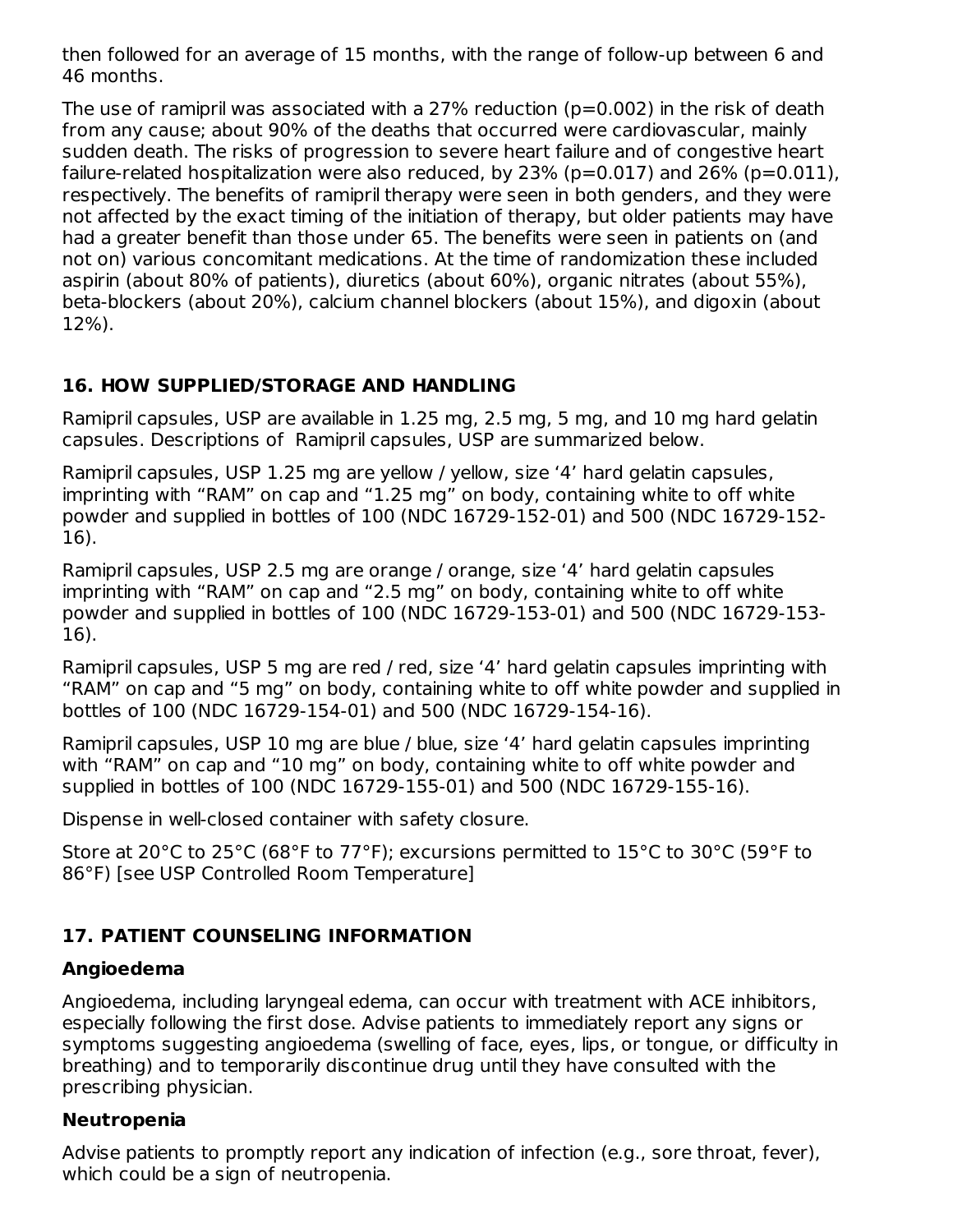## **Symptomatic Hypotension**

Inform patients that light-headedness can occur, especially during the first days of therapy, and it should be reported. Advise patients to discontinue ramipril if syncope (fainting) occurs, and to follow up with their health care providers.

Inform patients that inadequate fluid intake or excessive perspiration, diarrhea, or vomiting while taking ramipril can lead to an excessive fall in blood pressure, with the same consequences of lightheadedness and possible syncope.

### **Pregnancy**

Tell female patients of childbearing age about the consequences of exposure to ramipril during pregnancy. Discuss treatment options with women planning to become pregnant. Ask patients to report pregnancies to their physicians as soon as possible.

### **Hyperkalemia**

Advise patients not to use salt substitutes containing potassium without consulting their physician.

### **Manufactured For :**

Accord Healthcare, Inc.,

1009, Slater Road,

Suite 210-B,

Durham, NC 27703,

USA.

## **Manufactured By:**

Intas Pharmaceuticals Limited,

Plot No.: 457, 458,

Village - Matoda,

Bavla Road, Ta.- Sanand,

Dist.- Ahmedabad – 382 210.

India.

10 0107 1 675437

Issued September 2017

## **PRINCIPAL DISPLAY PANEL**

## **1.25 mg : 100 Capsules**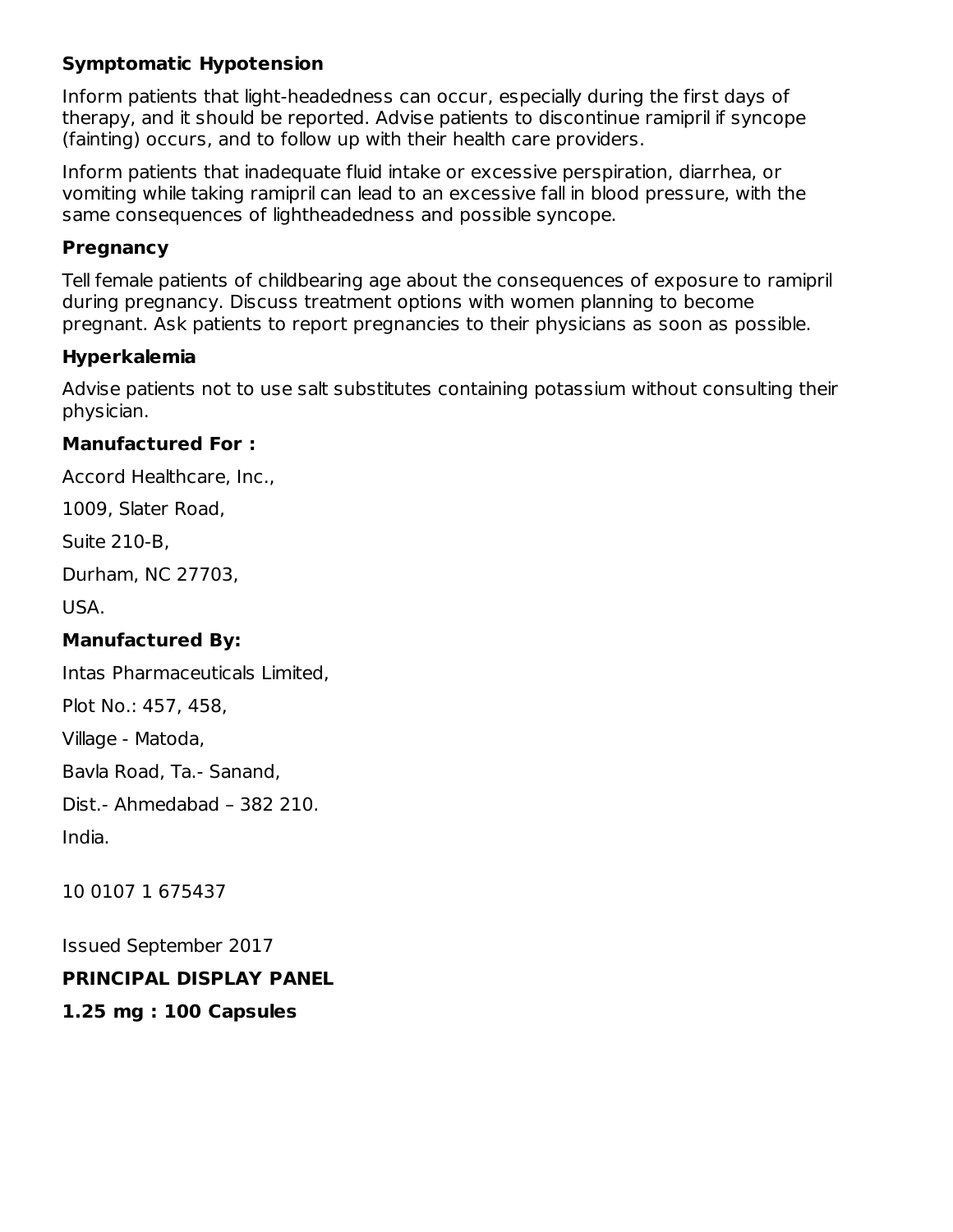

## **2.5 mg : 100 Capsules**



## **mg : 100 Capsules**

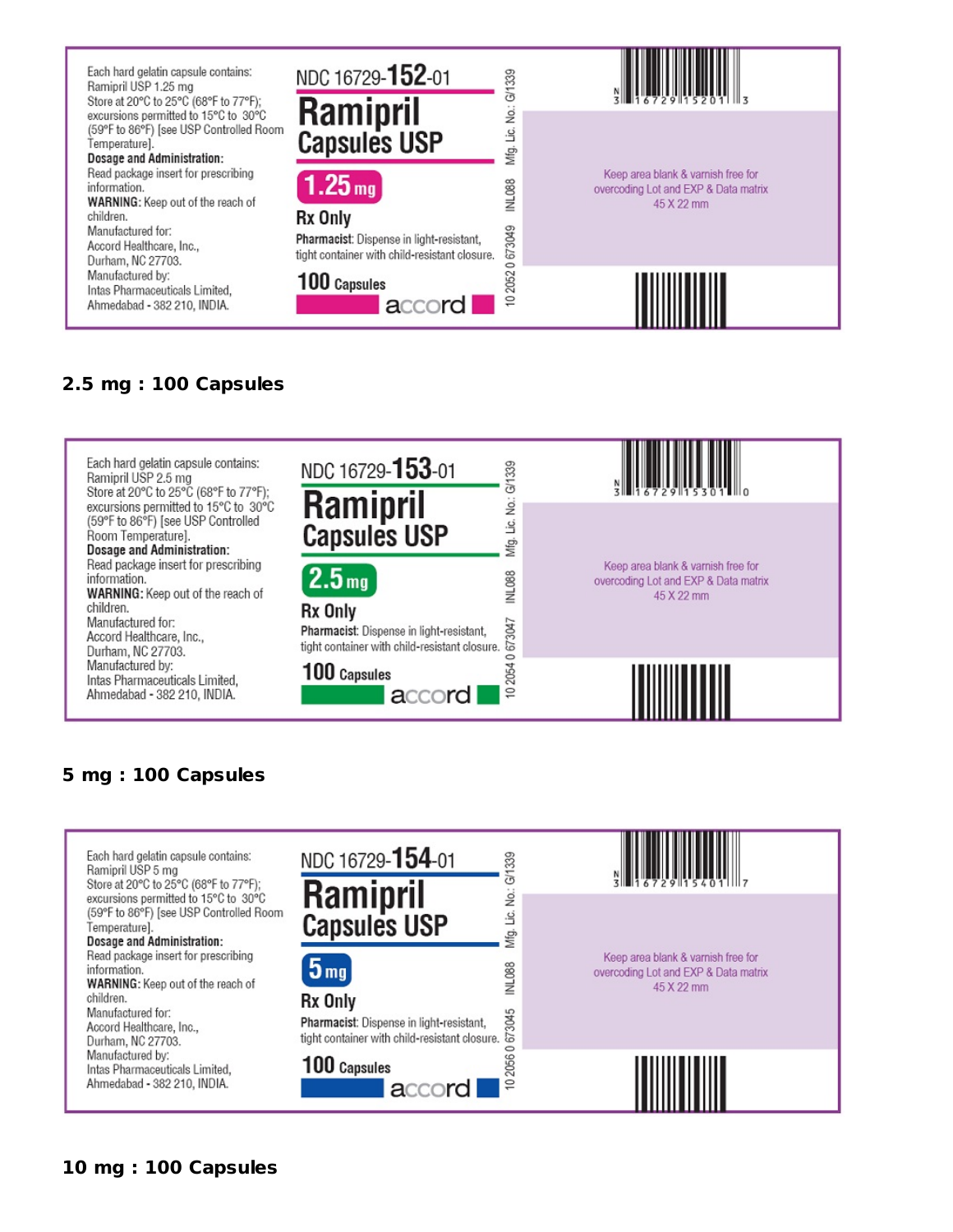

# **RAMIPRIL** ramipril capsule **Product Information Product Type** HUMAN PRESCRIPTION DRUG **Item Code (Source)** NDC:16729-152 **Route of Administration** ORAL **Active Ingredient/Active Moiety Ingredient Name Basis of Strength Strength** RAMIPRIL (UNII: L35JN3I7SJ) (RAMIPRILAT - UNII:6N5U4QFC3G) RAMIPRIL 25 mg **Inactive Ingredients Ingredient Name Strength STARCH, CORN** (UNII: O8232NY3SJ) **GELATIN** (UNII: 2G86QN327L) **TITANIUM DIOXIDE** (UNII: 15FIX9V2JP) **FERRIC OXIDE YELLOW** (UNII: EX438O2MRT) **SHELLAC** (UNII: 46N107B71O) **FERROSOFERRIC OXIDE** (UNII: XM0M87F357) **POTASSIUM HYDROXIDE** (UNII: WZH3C48M4T) **Product Characteristics Color** yellow **Score** no score **Shape** CAPSULE **Size** 14mm **Flavor Imprint Code** RAM;1;25mg **Contains Packaging Marketing Start Marketing End**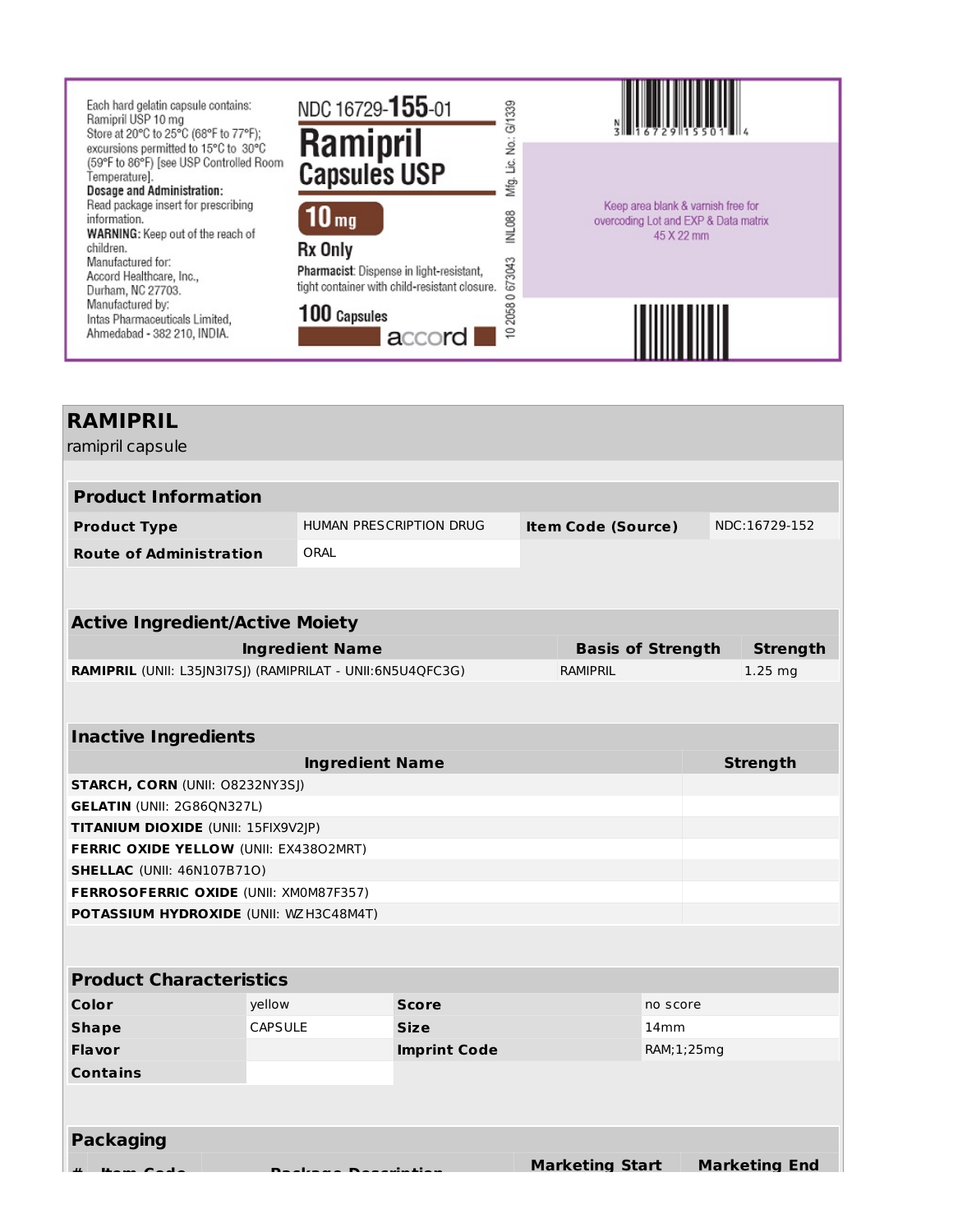| ** | ileni Code                   | <b>FALKAYE DESCRIPLION</b>                                           | <b>Date</b>                    | <b>Date</b>                  |
|----|------------------------------|----------------------------------------------------------------------|--------------------------------|------------------------------|
|    | 01                           | NDC:16729-152- 100 in 1 BOTTLE; Type 0: Not a Combination<br>Product | 02/12/2015                     |                              |
|    | 16                           | NDC:16729-152- 500 in 1 BOTTLE; Type 0: Not a Combination<br>Product | 08/26/2017                     |                              |
|    |                              |                                                                      |                                |                              |
|    |                              | <b>Marketing Information</b>                                         |                                |                              |
|    | <b>Marketing</b><br>Category | <b>Application Number or Monograph</b><br><b>Citation</b>            | <b>Marketing Start</b><br>Date | <b>Marketing End</b><br>Date |
|    | ANDA                         | ANDA202392                                                           | 02/12/2015                     |                              |
|    |                              |                                                                      |                                |                              |

# **RAMIPRIL**

ramipril capsule

| <b>Product Information</b>     |                         |                           |               |  |  |  |  |
|--------------------------------|-------------------------|---------------------------|---------------|--|--|--|--|
| <b>Product Type</b>            | HUMAN PRESCRIPTION DRUG | <b>Item Code (Source)</b> | NDC:16729-153 |  |  |  |  |
| <b>Route of Administration</b> | ORAL                    |                           |               |  |  |  |  |
|                                |                         |                           |               |  |  |  |  |

| <b>Active Ingredient/Active Moiety</b>                            |                          |          |  |  |  |  |
|-------------------------------------------------------------------|--------------------------|----------|--|--|--|--|
| <b>Ingredient Name</b>                                            | <b>Basis of Strength</b> | Strenath |  |  |  |  |
| <b>RAMIPRIL</b> (UNII: L35JN3I7SI) (RAMIPRILAT - UNII:6N5U4OFC3G) | RAMIPRIL                 | $2.5$ mg |  |  |  |  |

### **Inactive Ingredients Ingredient Name Strength STARCH, CORN** (UNII: O8232NY3SJ) **GELATIN** (UNII: 2G86QN327L) **TITANIUM DIOXIDE** (UNII: 15FIX9V2JP) **D&C YELLOW NO. 10** (UNII: 35SW5USQ3G) **FD&C RED NO. 40** (UNII: WZB9127XOA) **SHELLAC** (UNII: 46N107B71O) **FERROSOFERRIC OXIDE** (UNII: XM0M87F357) **POTASSIUM HYDROXIDE** (UNII: WZH3C48M4T)

| <b>Product Characteristics</b> |                |                     |              |  |  |  |
|--------------------------------|----------------|---------------------|--------------|--|--|--|
| Color                          | orange         | <b>Score</b>        | no score     |  |  |  |
| <b>Shape</b>                   | <b>CAPSULE</b> | <b>Size</b>         | 14mm         |  |  |  |
| <b>Flavor</b>                  |                | <b>Imprint Code</b> | RAM; 2; 5 mg |  |  |  |
| <b>Contains</b>                |                |                     |              |  |  |  |

| <b>Packaging</b>                               |                                                                              |                                       |                                     |  |  |  |  |  |
|------------------------------------------------|------------------------------------------------------------------------------|---------------------------------------|-------------------------------------|--|--|--|--|--|
| <b>Package Description</b><br><b>Item Code</b> |                                                                              | <b>Marketing Start</b><br><b>Date</b> | <b>Marketing End</b><br><b>Date</b> |  |  |  |  |  |
| 01                                             | $\vert$ NDC:16729-153- 100 in 1 BOTTLE; Type 0: Not a Combination<br>Product | 02/12/2015                            |                                     |  |  |  |  |  |
|                                                | MDC $16720.152$ $E00$ in 1 DOTTLE, Tune 0. Not a Combination                 |                                       |                                     |  |  |  |  |  |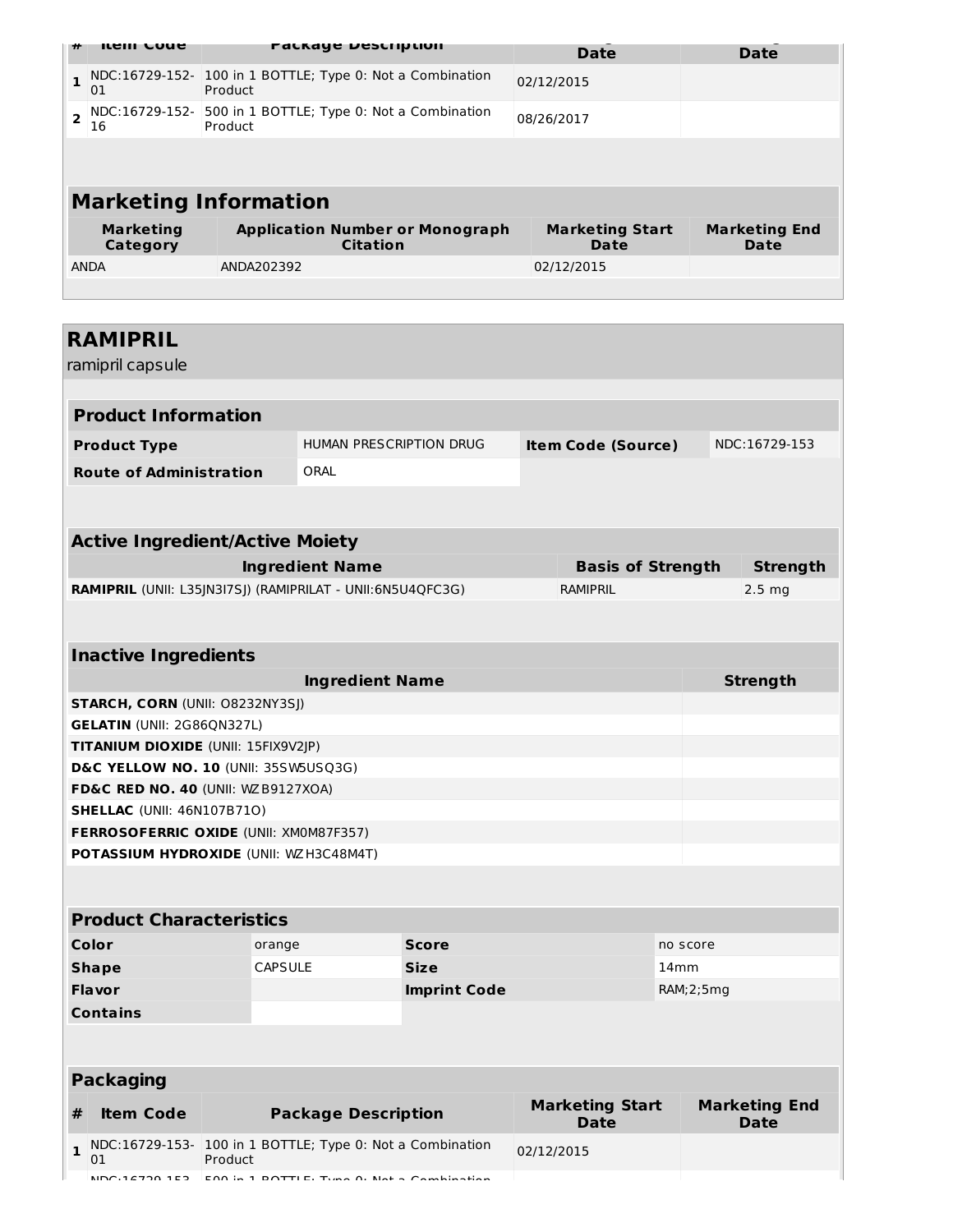| $\overline{\mathbf{c}}$<br>16                                               | Product        | INDC:10729-153-   JOU IN I BOTTLE; Type 0: NOL a COMDINATION |              | 02/12/2015                     |          |                                     |
|-----------------------------------------------------------------------------|----------------|--------------------------------------------------------------|--------------|--------------------------------|----------|-------------------------------------|
|                                                                             |                |                                                              |              |                                |          |                                     |
| <b>Marketing Information</b>                                                |                |                                                              |              |                                |          |                                     |
| <b>Marketing</b><br><b>Category</b>                                         |                | <b>Application Number or Monograph</b><br><b>Citation</b>    |              | <b>Marketing Start</b><br>Date |          | <b>Marketing End</b><br><b>Date</b> |
| <b>ANDA</b>                                                                 | ANDA202392     |                                                              |              | 02/12/2015                     |          |                                     |
| <b>RAMIPRIL</b>                                                             |                |                                                              |              |                                |          |                                     |
| ramipril capsule                                                            |                |                                                              |              |                                |          |                                     |
| <b>Product Information</b>                                                  |                |                                                              |              |                                |          |                                     |
| <b>Product Type</b>                                                         |                | HUMAN PRESCRIPTION DRUG                                      |              | <b>Item Code (Source)</b>      |          | NDC:16729-154                       |
| <b>Route of Administration</b>                                              |                | ORAL                                                         |              |                                |          |                                     |
| <b>Active Ingredient/Active Moiety</b>                                      |                | <b>Ingredient Name</b>                                       |              | <b>Basis of Strength</b>       |          | <b>Strength</b>                     |
| RAMIPRIL (UNII: L35JN3I7SJ) (RAMIPRILAT - UNII:6N5U4QFC3G)                  |                |                                                              |              | <b>RAMIPRIL</b>                |          | 5 <sub>mg</sub>                     |
| <b>Inactive Ingredients</b>                                                 |                |                                                              |              |                                |          |                                     |
|                                                                             |                | <b>Ingredient Name</b>                                       |              |                                |          | <b>Strength</b>                     |
| <b>STARCH, CORN (UNII: O8232NY3SJ)</b>                                      |                |                                                              |              |                                |          |                                     |
| <b>GELATIN (UNII: 2G86QN327L)</b>                                           |                |                                                              |              |                                |          |                                     |
| <b>TITANIUM DIOXIDE (UNII: 15FIX9V2JP)</b>                                  |                |                                                              |              |                                |          |                                     |
| FD&C BLUE NO. 1 (UNII: H3R47K3TBD)                                          |                |                                                              |              |                                |          |                                     |
| FD&C RED NO. 40 (UNII: WZB9127XOA)                                          |                |                                                              |              |                                |          |                                     |
| <b>SHELLAC (UNII: 46N107B71O)</b><br>FERROSOFERRIC OXIDE (UNII: XM0M87F357) |                |                                                              |              |                                |          |                                     |
| POTASSIUM HYDROXIDE (UNII: WZ H3C48M4T)                                     |                |                                                              |              |                                |          |                                     |
|                                                                             |                |                                                              |              |                                |          |                                     |
|                                                                             |                |                                                              |              |                                |          |                                     |
| <b>Product Characteristics</b>                                              |                |                                                              |              |                                |          |                                     |
| Color                                                                       | red            |                                                              | <b>Score</b> |                                | no score |                                     |
| <b>Shape</b>                                                                | <b>CAPSULE</b> |                                                              | <b>Size</b>  |                                | 14mm     |                                     |

| <b>Shape</b>    | <b>CAPSULE</b> | <b>Size</b>         | 14 <sub>mm</sub> |
|-----------------|----------------|---------------------|------------------|
| <b>Flavor</b>   |                | <b>Imprint Code</b> | RAM;5mg          |
| <b>Contains</b> |                |                     |                  |

|              | <b>Packaging</b> |                                                                                    |                                       |                                     |  |  |  |  |  |  |
|--------------|------------------|------------------------------------------------------------------------------------|---------------------------------------|-------------------------------------|--|--|--|--|--|--|
|              | <b>Item Code</b> | <b>Package Description</b>                                                         | <b>Marketing Start</b><br><b>Date</b> | <b>Marketing End</b><br><b>Date</b> |  |  |  |  |  |  |
| $\mathbf{1}$ | 01               | NDC:16729-154- 100 in 1 BOTTLE; Type 0: Not a Combination<br>Product               | 02/12/2015                            |                                     |  |  |  |  |  |  |
|              | 16               | $\frac{1}{2}$ NDC:16729-154- 500 in 1 BOTTLE; Type 0: Not a Combination<br>Product | 02/12/2015                            |                                     |  |  |  |  |  |  |
|              |                  |                                                                                    |                                       |                                     |  |  |  |  |  |  |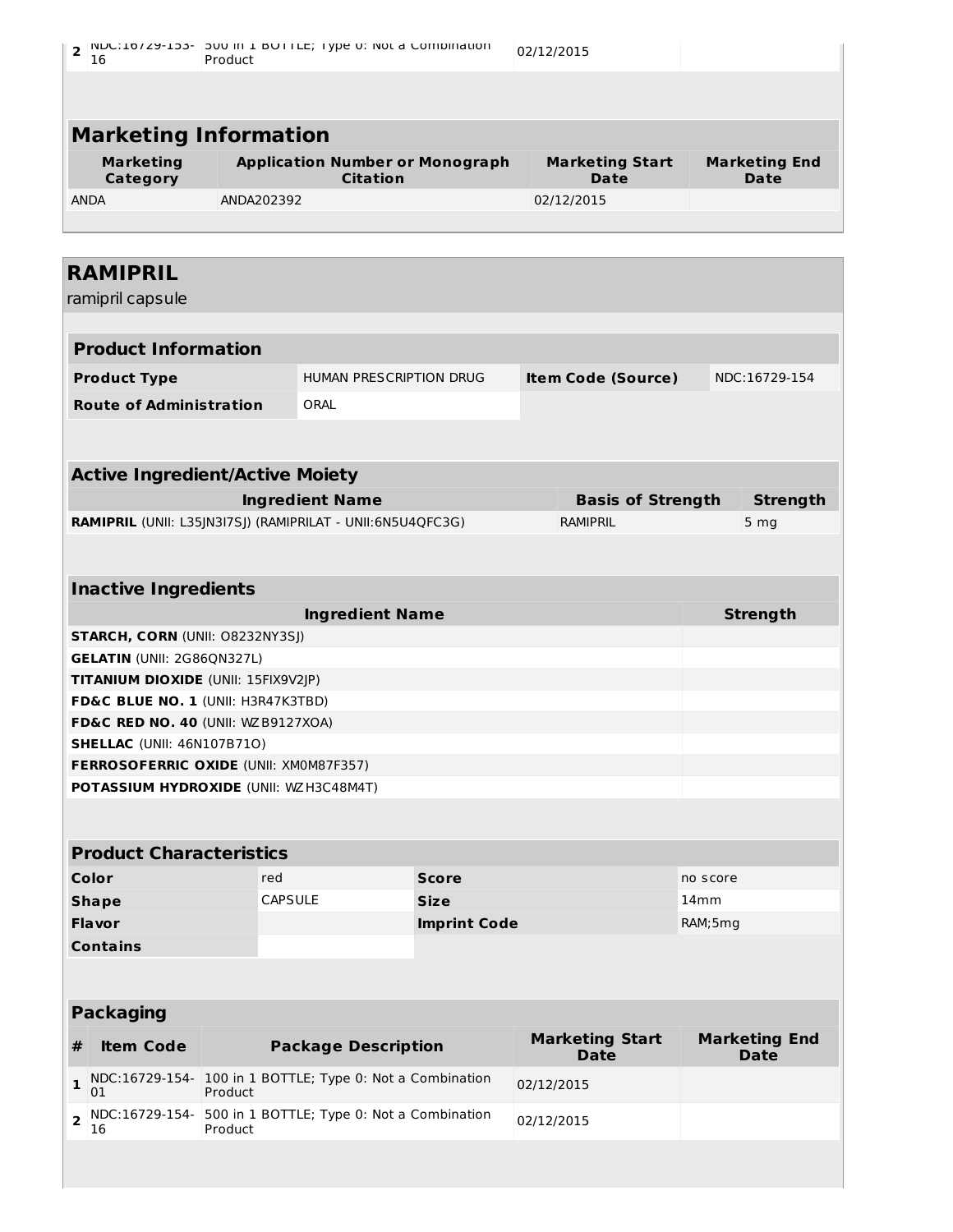| <b>Marketing Information</b>                               |                                                                                             |                                                           |                     |  |                                       |                  |                              |
|------------------------------------------------------------|---------------------------------------------------------------------------------------------|-----------------------------------------------------------|---------------------|--|---------------------------------------|------------------|------------------------------|
| <b>Marketing</b><br>Category                               | <b>Application Number or Monograph</b><br><b>Marketing Start</b><br><b>Citation</b><br>Date |                                                           |                     |  | <b>Marketing End</b><br>Date          |                  |                              |
| <b>ANDA</b>                                                | ANDA202392                                                                                  |                                                           |                     |  | 02/12/2015                            |                  |                              |
|                                                            |                                                                                             |                                                           |                     |  |                                       |                  |                              |
|                                                            |                                                                                             |                                                           |                     |  |                                       |                  |                              |
| <b>RAMIPRIL</b>                                            |                                                                                             |                                                           |                     |  |                                       |                  |                              |
| ramipril capsule                                           |                                                                                             |                                                           |                     |  |                                       |                  |                              |
|                                                            |                                                                                             |                                                           |                     |  |                                       |                  |                              |
| <b>Product Information</b>                                 |                                                                                             |                                                           |                     |  |                                       |                  |                              |
| <b>Product Type</b>                                        |                                                                                             | HUMAN PRESCRIPTION DRUG                                   |                     |  | <b>Item Code (Source)</b>             |                  | NDC:16729-155                |
| <b>Route of Administration</b>                             |                                                                                             | ORAL                                                      |                     |  |                                       |                  |                              |
|                                                            |                                                                                             |                                                           |                     |  |                                       |                  |                              |
|                                                            |                                                                                             |                                                           |                     |  |                                       |                  |                              |
| <b>Active Ingredient/Active Moiety</b>                     |                                                                                             |                                                           |                     |  |                                       |                  |                              |
|                                                            |                                                                                             | <b>Ingredient Name</b>                                    |                     |  | <b>Basis of Strength</b>              |                  | <b>Strength</b>              |
| RAMIPRIL (UNII: L35JN3I7SJ) (RAMIPRILAT - UNII:6N5U4QFC3G) |                                                                                             |                                                           |                     |  | <b>RAMIPRIL</b>                       |                  | 10 <sub>mg</sub>             |
|                                                            |                                                                                             |                                                           |                     |  |                                       |                  |                              |
|                                                            |                                                                                             |                                                           |                     |  |                                       |                  |                              |
| <b>Inactive Ingredients</b>                                |                                                                                             |                                                           |                     |  |                                       |                  |                              |
|                                                            |                                                                                             | <b>Ingredient Name</b>                                    |                     |  |                                       |                  | <b>Strength</b>              |
| <b>STARCH, CORN (UNII: O8232NY3SJ)</b>                     |                                                                                             |                                                           |                     |  |                                       |                  |                              |
| <b>GELATIN (UNII: 2G86QN327L)</b>                          |                                                                                             |                                                           |                     |  |                                       |                  |                              |
| TITANIUM DIOXIDE (UNII: 15FIX9V2JP)                        |                                                                                             |                                                           |                     |  |                                       |                  |                              |
| FD&C BLUE NO. 1 (UNII: H3R47K3TBD)                         |                                                                                             |                                                           |                     |  |                                       |                  |                              |
| <b>SHELLAC (UNII: 46N107B710)</b>                          |                                                                                             |                                                           |                     |  |                                       |                  |                              |
| <b>FERROSOFERRIC OXIDE (UNII: XM0M87F357)</b>              |                                                                                             |                                                           |                     |  |                                       |                  |                              |
| <b>POTASSIUM HYDROXIDE (UNII: WZH3C48M4T)</b>              |                                                                                             |                                                           |                     |  |                                       |                  |                              |
|                                                            |                                                                                             |                                                           |                     |  |                                       |                  |                              |
| <b>Product Characteristics</b>                             |                                                                                             |                                                           |                     |  |                                       |                  |                              |
| Color                                                      | blue                                                                                        |                                                           | <b>Score</b>        |  |                                       | no score         |                              |
| <b>Shape</b>                                               | <b>CAPSULE</b>                                                                              |                                                           | <b>Size</b>         |  |                                       | 14 <sub>mm</sub> |                              |
| <b>Flavor</b>                                              |                                                                                             |                                                           | <b>Imprint Code</b> |  |                                       | RAM;10mg         |                              |
| <b>Contains</b>                                            |                                                                                             |                                                           |                     |  |                                       |                  |                              |
|                                                            |                                                                                             |                                                           |                     |  |                                       |                  |                              |
|                                                            |                                                                                             |                                                           |                     |  |                                       |                  |                              |
| <b>Packaging</b>                                           |                                                                                             |                                                           |                     |  |                                       |                  |                              |
| <b>Item Code</b><br>#                                      |                                                                                             | <b>Package Description</b>                                |                     |  | <b>Marketing Start</b><br><b>Date</b> |                  | <b>Marketing End</b><br>Date |
| 1<br>01                                                    | Product                                                                                     | NDC:16729-155- 100 in 1 BOTTLE; Type 0: Not a Combination |                     |  | 02/12/2015                            |                  |                              |
| NDC:16729-155-<br>$\overline{2}$<br>16                     | Product                                                                                     | 500 in 1 BOTTLE; Type 0: Not a Combination                |                     |  | 02/12/2015                            |                  |                              |
|                                                            |                                                                                             |                                                           |                     |  |                                       |                  |                              |
| <b>Marketing Information</b>                               |                                                                                             |                                                           |                     |  |                                       |                  |                              |
| <b>Marketing</b><br>Category                               |                                                                                             | <b>Application Number or Monograph</b><br><b>Citation</b> |                     |  | <b>Marketing Start</b><br><b>Date</b> |                  | <b>Marketing End</b><br>Date |
| <b>ANDA</b>                                                | ANDA202392                                                                                  |                                                           |                     |  | 02/12/2015                            |                  |                              |